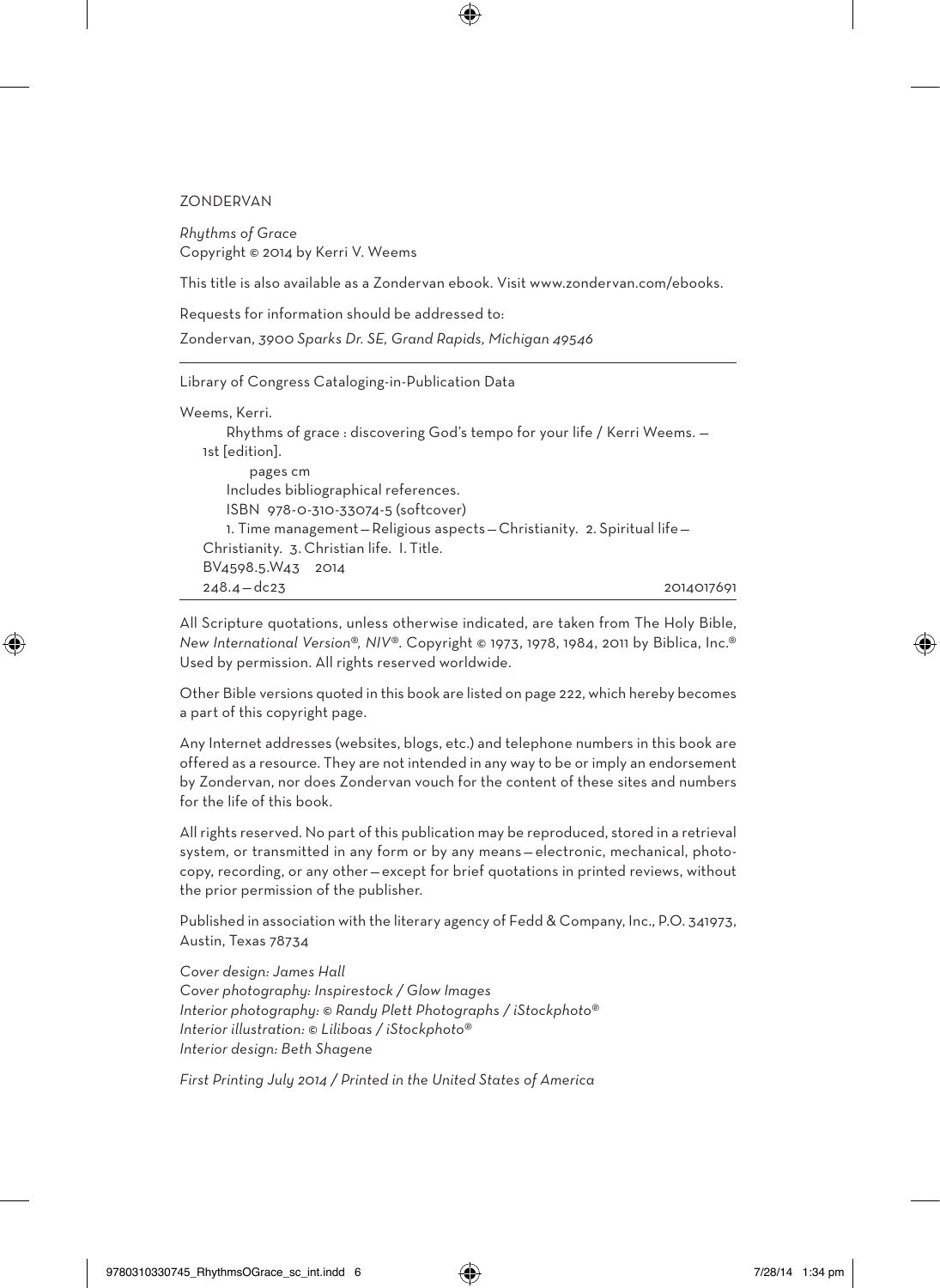## Contents

| Foreword by Christine Caine                                                                     | 11  |
|-------------------------------------------------------------------------------------------------|-----|
|                                                                                                 | 13  |
| 1. The Pace of Grace                                                                            | 15  |
| The Foundations of Rhythm                                                                       |     |
| 2. Shalom: Everything As It Should Be                                                           | 31  |
| 3. Sabbath: God's Metronome                                                                     | 44  |
| 4. Grace: The Yoke of Christ                                                                    | 57  |
| Pacesetters and Peace Stealers                                                                  |     |
| 5. What Are Pacesetters and Peace Stealers?                                                     | 73  |
|                                                                                                 | 84  |
|                                                                                                 | 99  |
| 8. Your Body                                                                                    | 114 |
|                                                                                                 | 128 |
| Set Your Rhythm — And Keep It Going                                                             |     |
| 10. Reboot Your Schedule                                                                        | 143 |
| 11. Consider Your Opportunities                                                                 | 160 |
| 12. Embrace Personal Wholeness                                                                  | 175 |
| 13. Keep the Pace                                                                               | 190 |
|                                                                                                 |     |
|                                                                                                 |     |
| $Notes \ldots \ldots \ldots \ldots \ldots \ldots \ldots \ldots \ldots \ldots \ldots \ldots 223$ |     |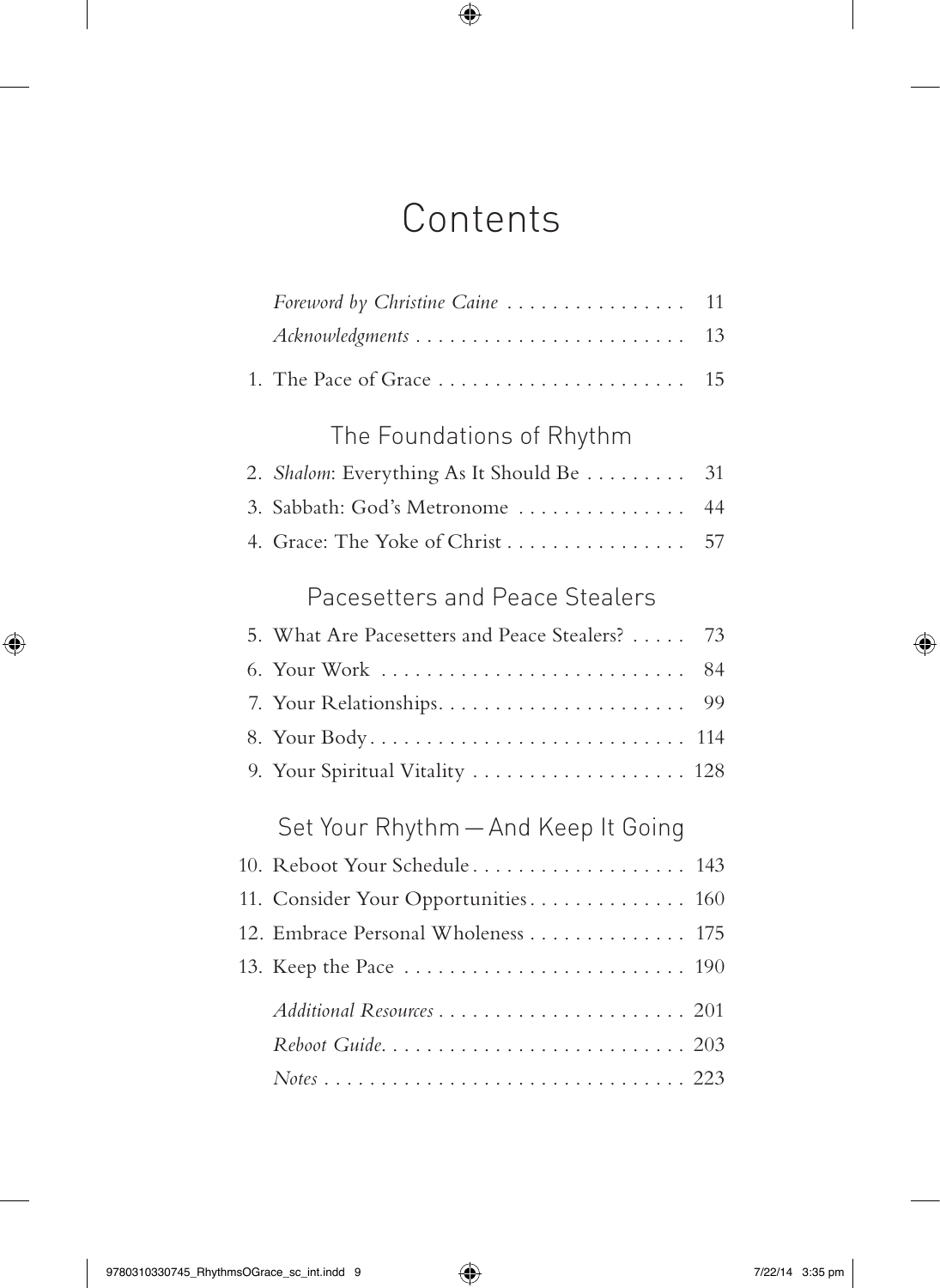Chapter 1

## The Pace of Grace

*Get away with me and you'll recover your life. . . . Walk with me and work with me — watch how I do it. Learn the unforced rhythms of grace. . . . Keep company with me and you'll learn to live freely and lightly.*

Matthew 11:28 – 30 MSG

The bell rang on the first day of school and the students began filing in. Excited chatter mixed, with sighs of resignation, floated from the hallways into the makeshift classroom of a temporary building*. I had no idea the administration had given me such a big class for first period,* I thought. *I need to make sure I have enough material to keep all these kids busy or the next fifty minutes are going to be a disaster!* When I looked down at my desk, I came to the devastating realization that I had left my lesson planner and all of my materials at home. I panicked and my mind went blank. I couldn't remember what I was supposed to teach. How would I make it through the day with no lesson plans?

If you have ever been a high school teacher, you will understand what I'm about to say. High school students are wild creatures.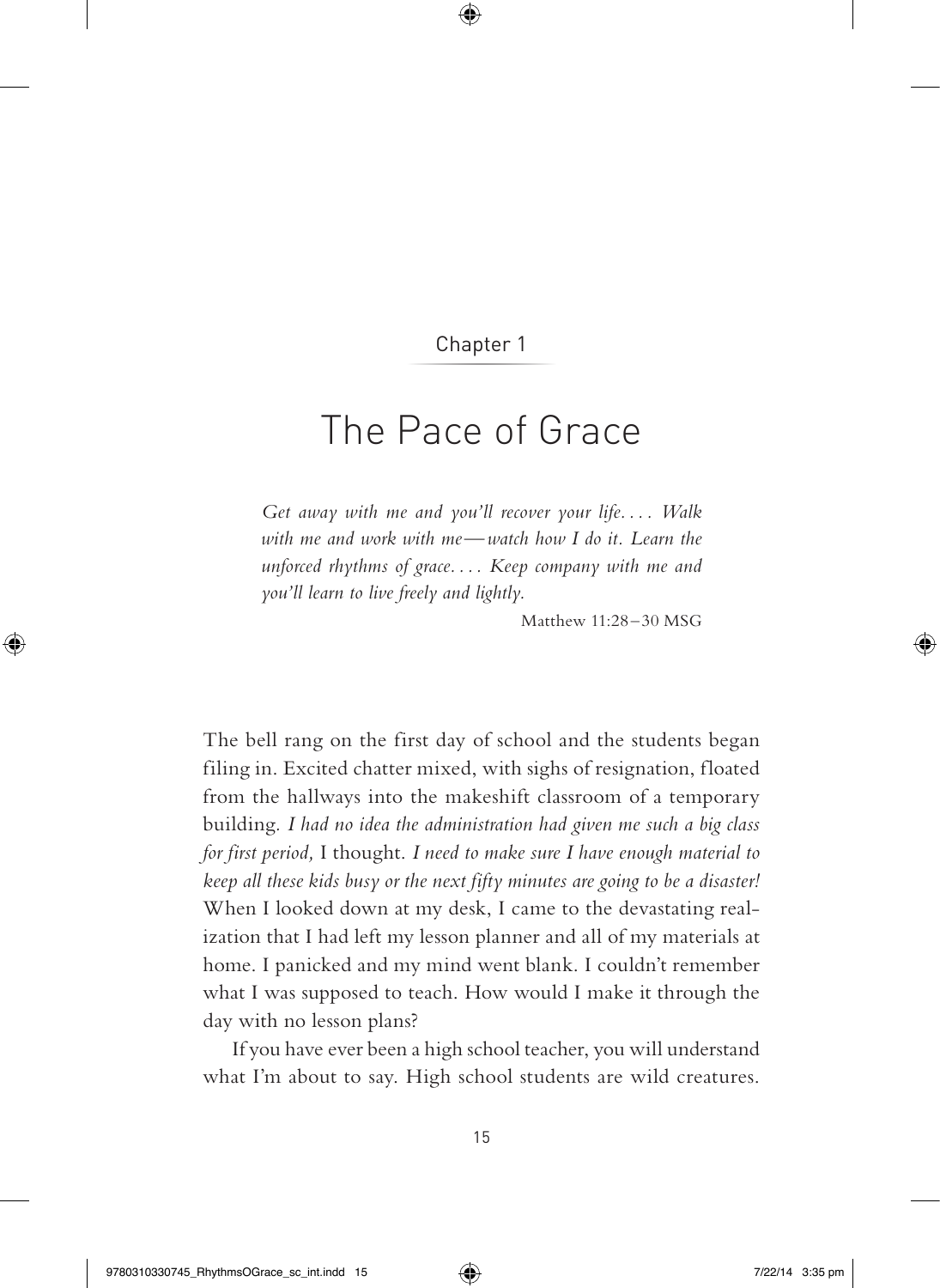They detect unpreparedness the way a shark smells blood. They can sniff it out a mile away, and when they do, they go in for the kill. They will gather in packs. They will mark you as prey, and they will circle you, looking for a moment of weakness. When they find it, they will strike quickly, mercilessly, and relentlessly. You will bleed out hall passes and discipline slips until you are dry, and at the end of the day the janitor will sweep your depleted body off the floor with the pencil dust and little paper circles from the three-hole punch. As a teacher, my greatest ally is my lesson plan book. I had left mine at home, and now I was cast adrift in a hostile sea. I imagined the rest of my day, bluffing my way through each lecture. The next seven hours would be miserable.

The small, stuffy room was filled to capacity. Some kids were even sitting on the floor. *This has to be a violation of some kind of code,* I thought angrily. *There's no way I can manage a class this size.* I had stepped out from behind the desk, steeling my will to take on the challenge ahead, when the room fell suddenly and completely silent. *What is going on?* Through the open window I could hear the sound of the lawn mower grooming the football field and releasing that distinctive smell of summer, the scent of cut grass. A breeze began to blow through the room, providing welcome relief from the muggy morning heat. The tension of the moment hung in the air for what seemed like an hour. The mower, the green smell of fresh grass, and the gentle breezes held my senses hostage until I realized I was feeling the breezes somewhere I should not be feeling them — my upper thighs. The students' escalating snickers jerked me back into reality just as I looked down in horror to find I had forgotten more than my lesson plans that day. I had forgotten my pants!

And then I woke up.

It had all been a dream . . . a particular kind of recurring nightmare I'd had for several weeks. These dreams all revolved around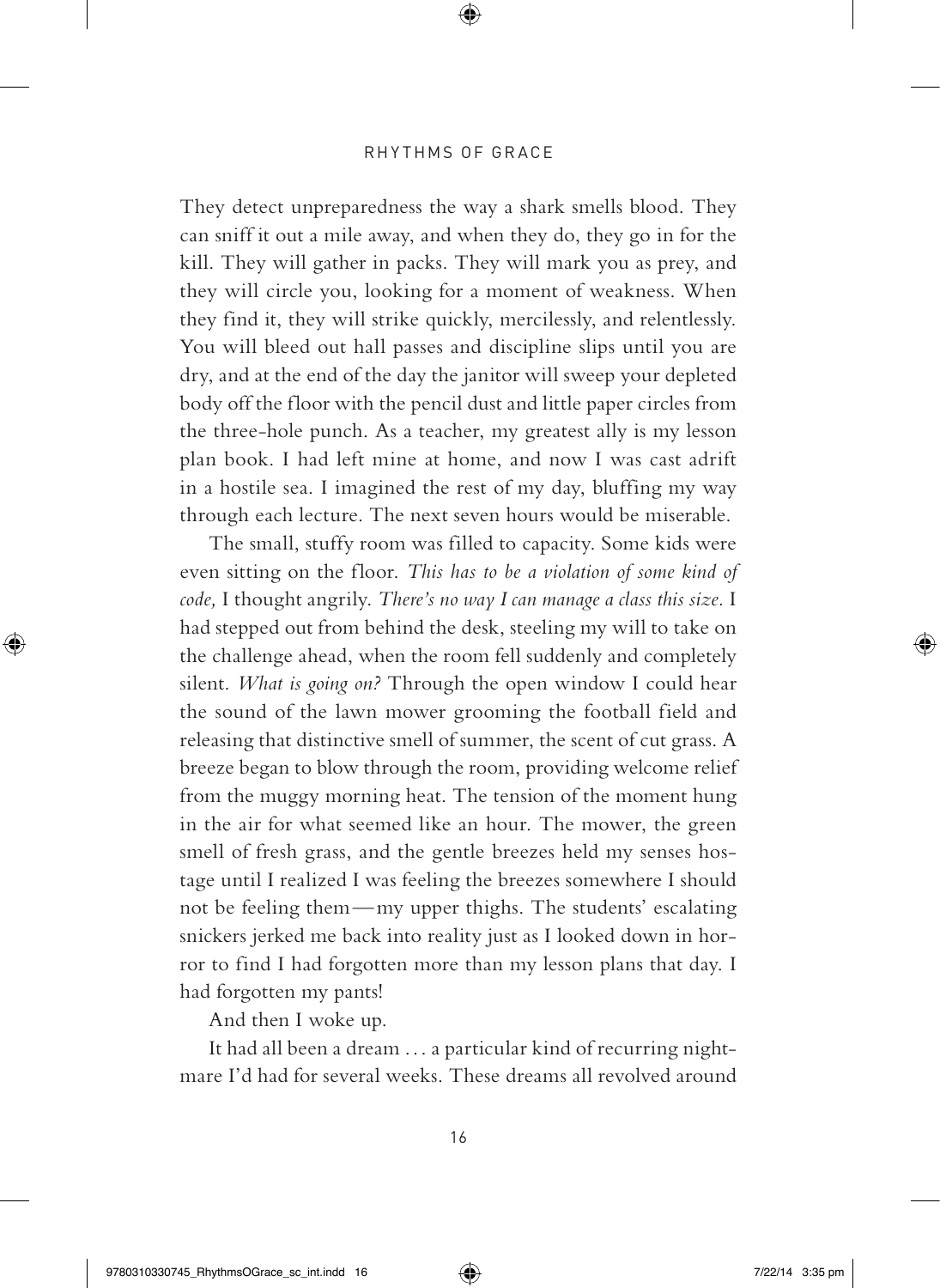similar themes: being overwhelmed, being out of control, or missing an important deadline like college exams or, as I had just experienced, being unprepared for the first day of school. *Why wouldn't they just go away?*

I looked around the room to get my bearings. My husband was sleeping peacefully next to me, his chest rhythmically rising and falling with each breath. The moonlight peeking through the shades revealed I was safe — there were no students in the room waiting to mock me into oblivion for forgetting my pants. All was well. I sat up and looked at the clock near my bed and discovered it was 2:45 a.m. The sun was not up yet, thank goodness! I lay back down on my pillow, relieved I could indulge in almost four more hours of blissful sleep.

Unfortunately, sleep escaped my grasp that night — and it wasn't the first time. Until recently, I had always been the "sleepy one" in the family. By 9:00 p.m., I was usually the one stomping grumpily around the house, turning off the lights and the TV. I was the one gathering up the cell phones for the night and shooing everyone into their rooms so I could fall into bed. Now, all of a sudden, everyone was begging *me* to turn out the lights. I was unable to settle down in the evenings regardless of how tired I felt. I hid under the covers and played word games on my iPhone long after the lights went out. I woke suddenly for no apparent reason throughout the night. And, like this particular night, I wanted to go to back to sleep — I tried to — but the adrenaline rush that woke me up kept my mind and body in a state of high alert until the sun came up and the alarm went off.

As I lay there trying to fall back to sleep, I thought about this persistent and unwelcome disruption to my routine. I hadn't felt like myself in months. Why was I so out of whack? It was mid-November and the year was coming to a close, but in some ways I felt as if it had never really taken place. The months had flown by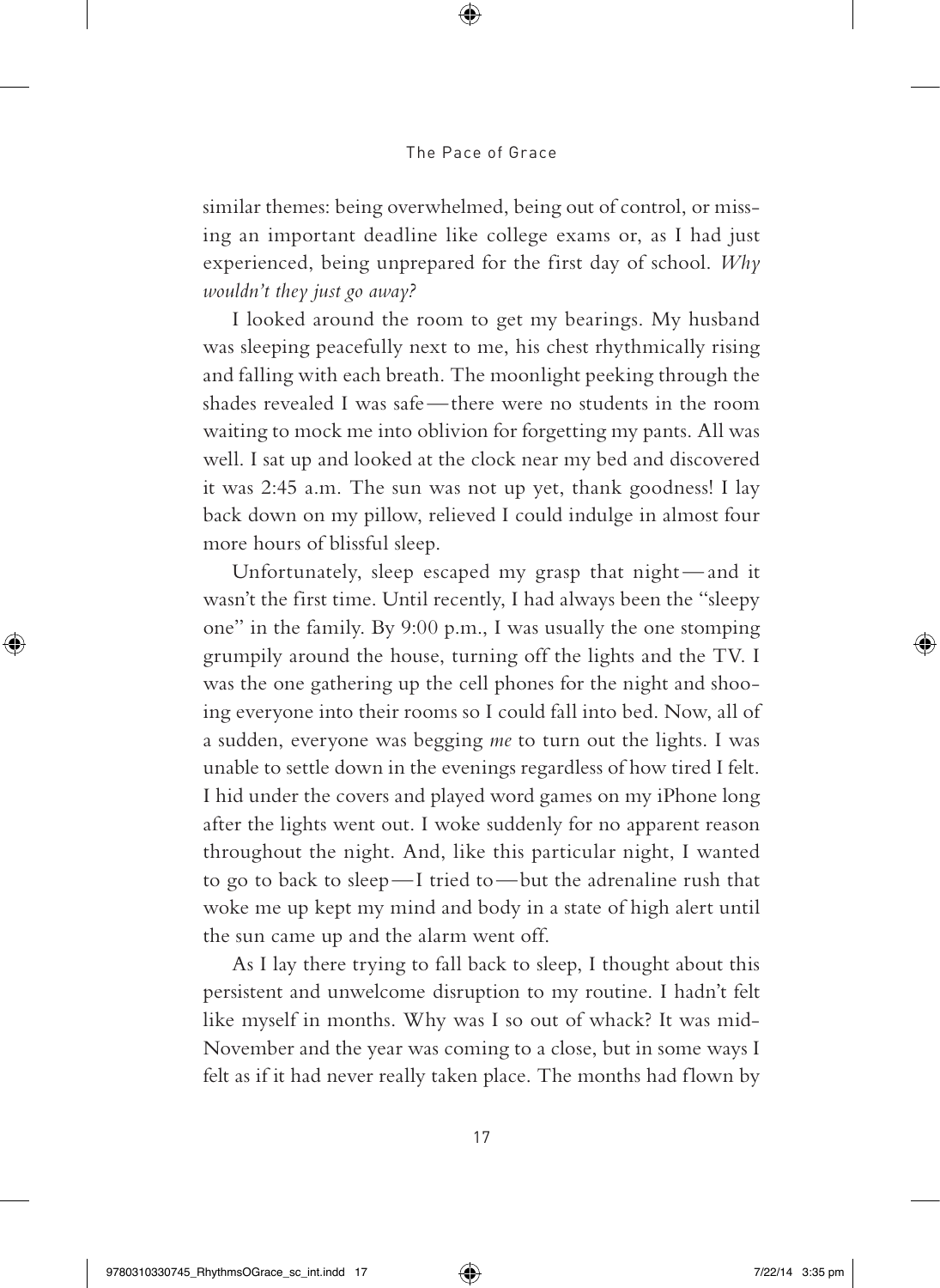with one major transition after another. We had moved into a new house and immediately discovered a mold (and rodent!) infestation that took over a year to repair. My husband and I were both busier than we'd ever been, and we were finding it increasingly difficult to keep up with breakneck schedules and overlapping deadlines. All of these things—the good and the bad—began to take on a life of their own. I constantly felt I was forgetting something important . . . and usually I was. I just couldn't manage all the competing demands anymore. I felt like a hamster running on a wheel I couldn't keep pace with, and I didn't know how to jump off.

For the first time since planting our church, I felt like I wanted to quit. It's not that I didn't love our church . . . I did. It's not that I wasn't grateful . . . I was. But at that moment, my ministry commitments seemed like the only negotiable things left on the table. I already felt as if I was throwing cargo over the side of a rapidly sinking ship, and even the valuable boxes were fair game. I never thought I would feel that way. I never really understood it when other people felt that way, although I always tried to be encouraging and helpful. And yet, here I was, ready to throw in the towel on everything I had spent the last fifteen years of my life helping to build. I was ready to walk away and never look back.

It was such a lonely place to be, too. Nobody, not even my husband, knew how I was feeling. I believed that telling anyone I was ready to quit would seem selfish and weak. On top of the stress was the guilt of knowing that what people saw on the outside was not the person I was on the inside. I was living a double life, but I was tired of the charade. I didn't want to fake it anymore; I just wanted to let it go. The funny thing is, letting it all go was just exactly what I needed to do. In fact, *it's just exactly what I ultimately did.* Only, I didn't let go by walking away from it all. I let go by learning to lean into God's grace and finding His divine rhythm for my life. It just took me a few more weeks to get there.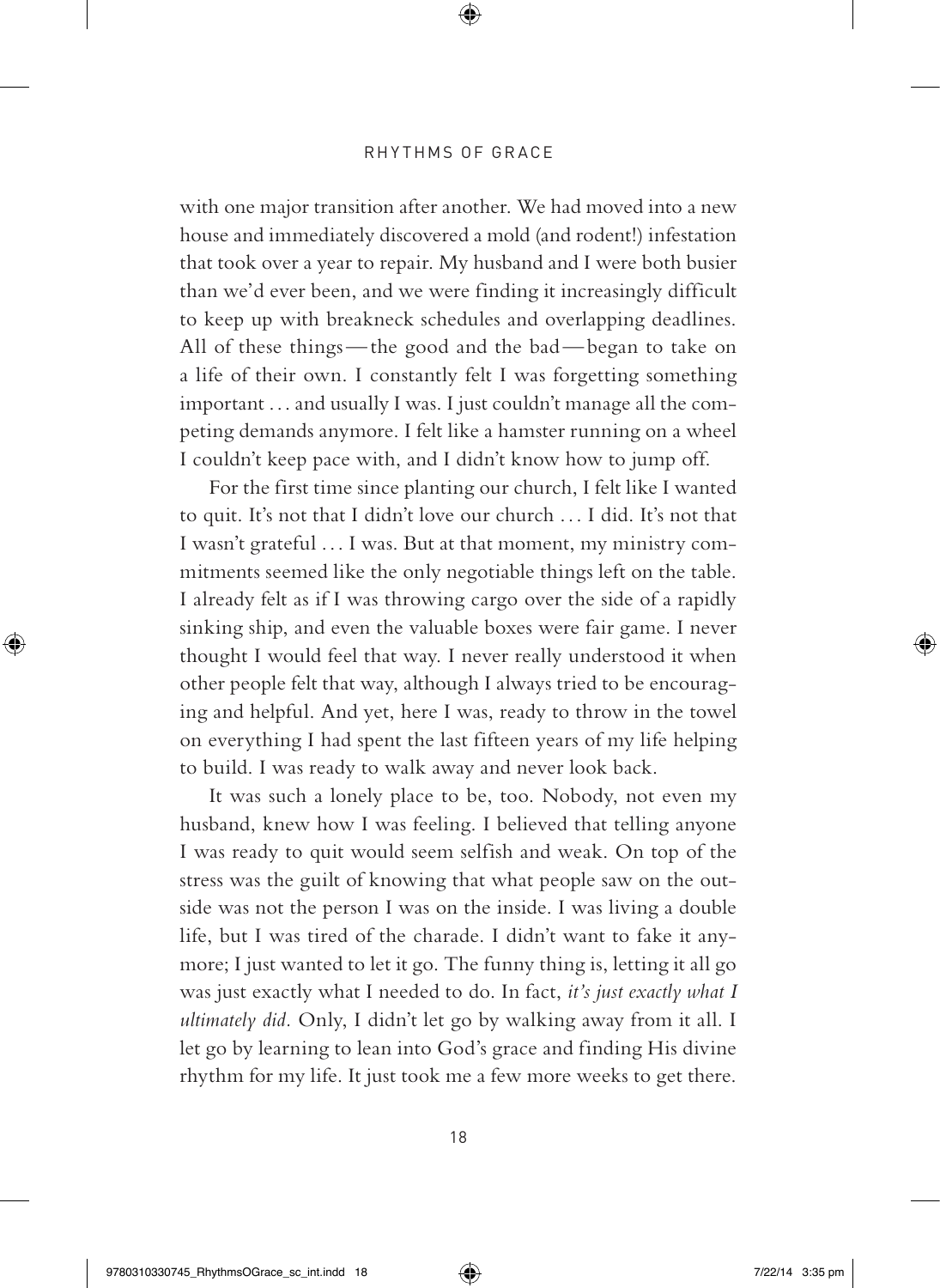The moment finally came in our first church service of the new year. My husband, Stovall, was teaching a message called "Project or Process?" As he spoke, I clearly heard God speak to me for the first time in months. *Kerri, you are not a project; you are My child. Our relationship is not a project; it is a covenant. Your life* with *Me is a forever commitment. I'm fully committed to you for eternity. Will you commit fully to a lifetime with Me?*

Imagine you are married to a pastor and serve on the executive team of a church of twelve thousand people, and the Lord asks you if you will commit to a lifetime of living for Him. Of course, I had already made that commitment a long time ago. I became a believer in Christ when I was eight years old, and although my walk with Him has not been perfect (whose is?), it has been consistent. No, salvation was not the issue behind the words the Holy Spirit spoke to my heart. Neither were they words of rebuke or a command to commit to greater devotional disciplines. Instead, the Spirit's words to me were simply an invitation — an invitation to view everything in my life, including my relationship with God, through the lens of a sustainable, lifelong rhythm.

It was an invitation Jesus first gave to weary souls over two millennia ago:

Are you tired? Worn out? Burned out on religion? Come to me. Get away with me and you'll recover your life. I'll show you how to take a real rest. Walk with me and work with me — watch how I do it. Learn the unforced rhythms of grace. I won't lay anything heavy or ill-fitting on you. Keep company with me and you'll learn to live freely and lightly. (Matthew 11:28 – 30 MSG)

*Tired. Worn out. Burned out on religion.* All of those words applied to the state I was in. And you know what? *Recover your life . . . real rest . . . unforced . . . free and light living*. These were the kinds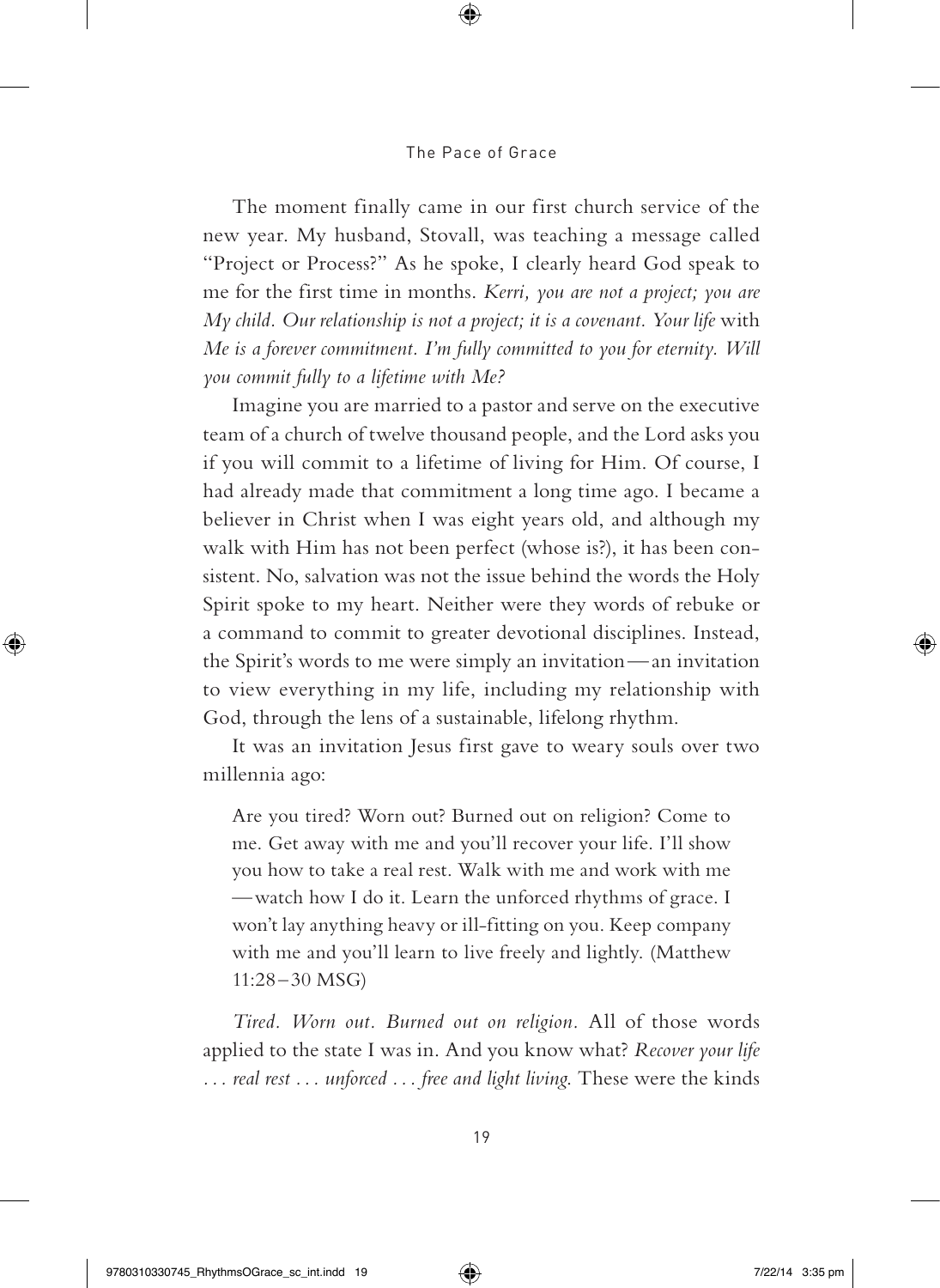of words that described exactly the state of being I wanted to live in but could never quite attain. I wanted a lifestyle of unbroken fellowship with Jesus. I wanted to learn to live in the rhythms of grace. And more than anything, I wanted Jesus to set the pace for my life.

Since that first Sunday of the new year when God reminded me that our relationship was a covenant and not a project, God has been teaching me more about what it means to walk in time with Him. As we travel together through the pages of this book, I'll share how I learned, and continue to learn, what it means to allow God to set the pace for my life. In the process, my prayer is that I can be a friend to you as you discover your own rhythms of grace.

### Let the Music Move You

Rhythms of grace are God's divine tempo for your life. But before we talk more about what that means, we need to consider the nature of rhythm itself as well as our most basic response to it, which is *movement*. Sometimes while I'm grocery shopping, I suddenly realize I have been tapping my fingers on the cart in response to a song that's being played in the store. When I'm waiting in my car stopped at a traffic signal and someone pulls up next to me with their windows down and the bass booming through their speakers, I start to bob my head, to my kids' extreme embarrassment! I'm not trying to embarrass them, I just can't help it — I respond to music with movement.

I have a few playlists on my iPod that I listen to when I'm working out. There are different kinds of music for different kinds of movement. When I engage in the slow and sustained movements of stretching, I like to listen to the ethereal tunes of Enya or piano instrumentals. But when it comes to cardio workouts, Enya won't do. I need energy! I need motivation! I need speed!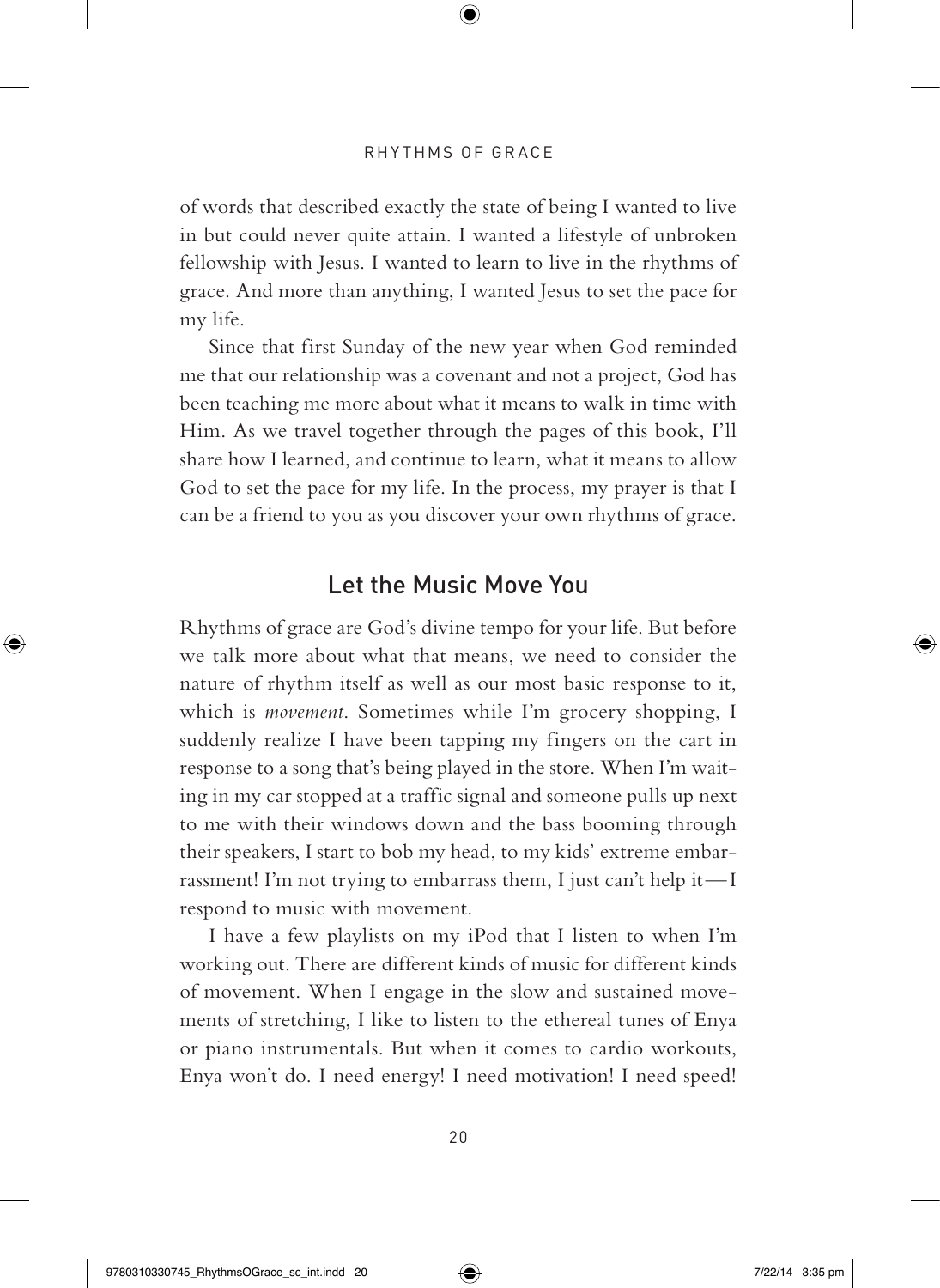So I pump Lecrae into my headphones. Why? Because the rhythm makes me move. How I move — the speed, the motion, the duration — is a response to the beat I am listening to. The rhythm of the music sets my workout pace, but when it comes to the pace of my life, I have to ask, *Who is setting the rhythm?* The answer depends on who has access to my ears, my mind, and my heart in that moment.

What music is playing the loudest in your ears right now? How would you describe your "movements" in response to that music? The answers to these questions matter because they provide an essential clue about who — or what — is setting the rhythm for your life. For example, are your movements through this season of life timid and hesitant? Perhaps the voice of insecurity has access to your ears. Are your movements disjointed and chaotic? Maybe guilt or fear is playing the theme song of your life. Or perhaps, like me, your movements have taken on a crazy momentum of their own. You're not sure who is setting the pace, but you know you're out of control.

Looking back, it's clear to me that I had been on the path toward burnout for a while. Over a period of two years, I had allowed myself to listen to some pretty destructive music. I was moving in response to rhythms set by ambition, fear, guilt, insecurity, and perfectionism (to name just a few).

 People have different responses when it comes to dealing with the demands of life. Some people hop on the hamster wheel and keep going faster and faster, as if they can outrun the stress or even run away from it. Some people feel so helpless and out of control that they just stop moving altogether. Maybe you are the type of person who ignores problems in the hope that they will somehow magically go away. I understand each of those reactions — and I have experienced them plenty of times! Scripture exhorts us to "run with endurance the race that is set before us" (Hebrews 12:1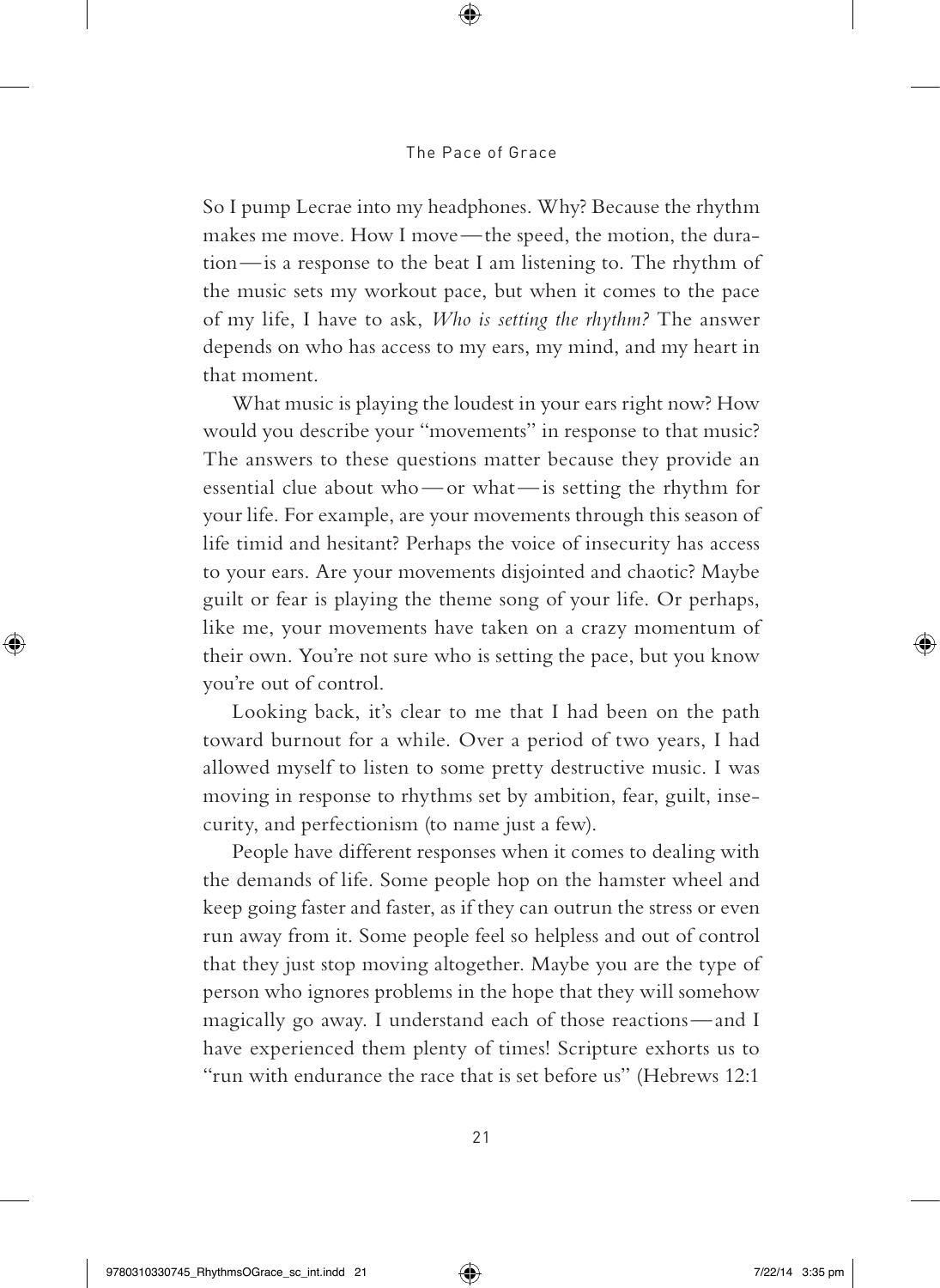NASB). We can't do that standing still, nor can we do it if we are so drained and frazzled that we collapse before we even see the finish line.

Endurance running is all about running at the right pace, and to finish strong each runner needs to find her own tempo. Somewhere between the hamster wheel and the full stop there is a perfect pace, a rhythm that is a custom fit for your life and the leg of the race you are running right now. This perfect pace is God's tempo for your life, His perfect rhythm. His grace is what gives you the freedom and power to find that rhythm and walk in it. Finding that rhythm and keeping pace with it is the key to running the race of life and faith with endurance until you cross the finish line.

### What Rhythms of Grace Are — And Are *Not*

So what does it mean to experience rhythms of grace, to find God's tempo for our lives? It means we create space in our days, weeks, and months for spiritual and emotional renewal. We allow our relationship with God to structure our lives and mark out their rhythm. One way to understand how such sacred rhythms work is to consider how holiday rhythms work.

Every culture in the world operates according to an annual rhythm set, in large part, by its seasons and holidays. In the United States, Labor Day, followed by Thanksgiving, Christmas, and New Year's Day punctuate the first part of the school year with rhythm. In my family, during the school year we march to the beat of busy days for several weeks, but we always look forward to the next holiday — the promised *fermata* that provides a welcome pause in the *tempo staccato* of our daily schedules.

Many annual holidays around the world were originally set by the church calendar and, thus, were referred to as *holy days.* Over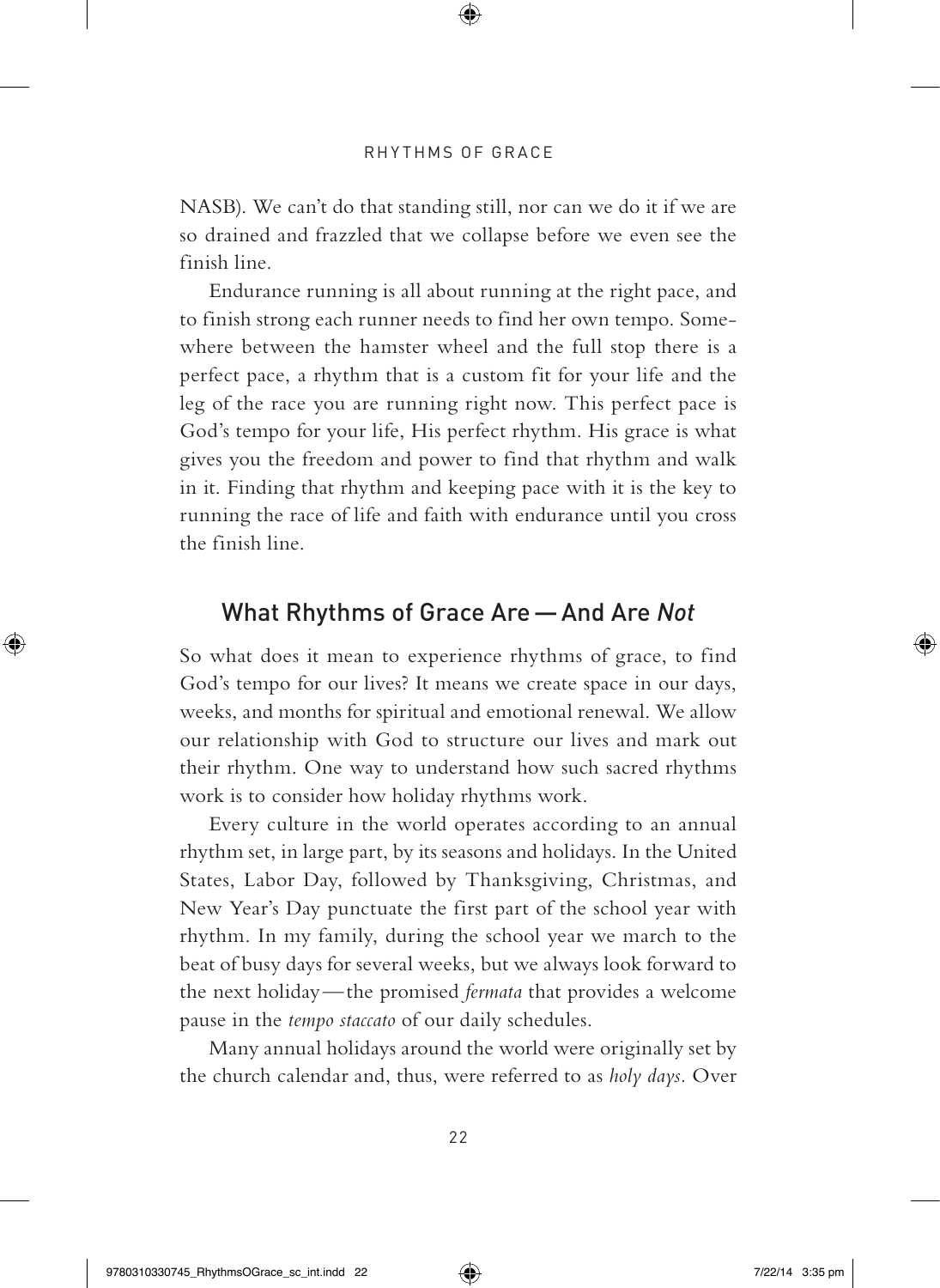time, the two words got smashed together to give us the word *holidays*, but the modern term no longer carries the associations with sacred moments. Don't get me wrong. I love seeing my family, cooking huge meals, wrapping and giving gifts, decorating the house — even all the extra busyness these seasons bring. But as much as I love the fall and winter holidays, they do not mark out a *sacred* rhythm. If we desire a life that moves to the rhythms of grace, then sacred rhythms — rhythms set to God's tempo for us — must mark out the measure of our years and create space for our bodies, minds, and spirits to be refreshed and renewed. That's what rhythms of grace are — a spiritual structure for rest and restoration.

How, then, are we to establish sacred rhythms for our lives? And what should we do in those holy spaces in time? In the chapters that follow, we'll explore several aspects of the grace-paced life and consider some practical ways to use them. However, it's important first to acknowledge some potential misconceptions by saying what rhythms of grace are *not*.

Rhythms of grace are *not* primarily about:

- *Time management.* We will have to consider how we use our time, but that is not the focus. Instead, our focus is on how to see time for what it is — eternity in disguise. The pace of our lives *is* sacred. Our time on this earth is fleeting, yet our lives *are* eternal. What we do on the temporal side has an impact on the eternal side.
- *Discipline.* Discipline will be required, but it is not the goal.
- *Habits.* You will likely develop new habits, but they will serve as a framework for something deeper.
- *Withdrawing from the world to engage in spiritual practices.* You will engage in spiritual practices, to be sure, but they will set the tone of your everyday life instead of being something separate and compartmentalized.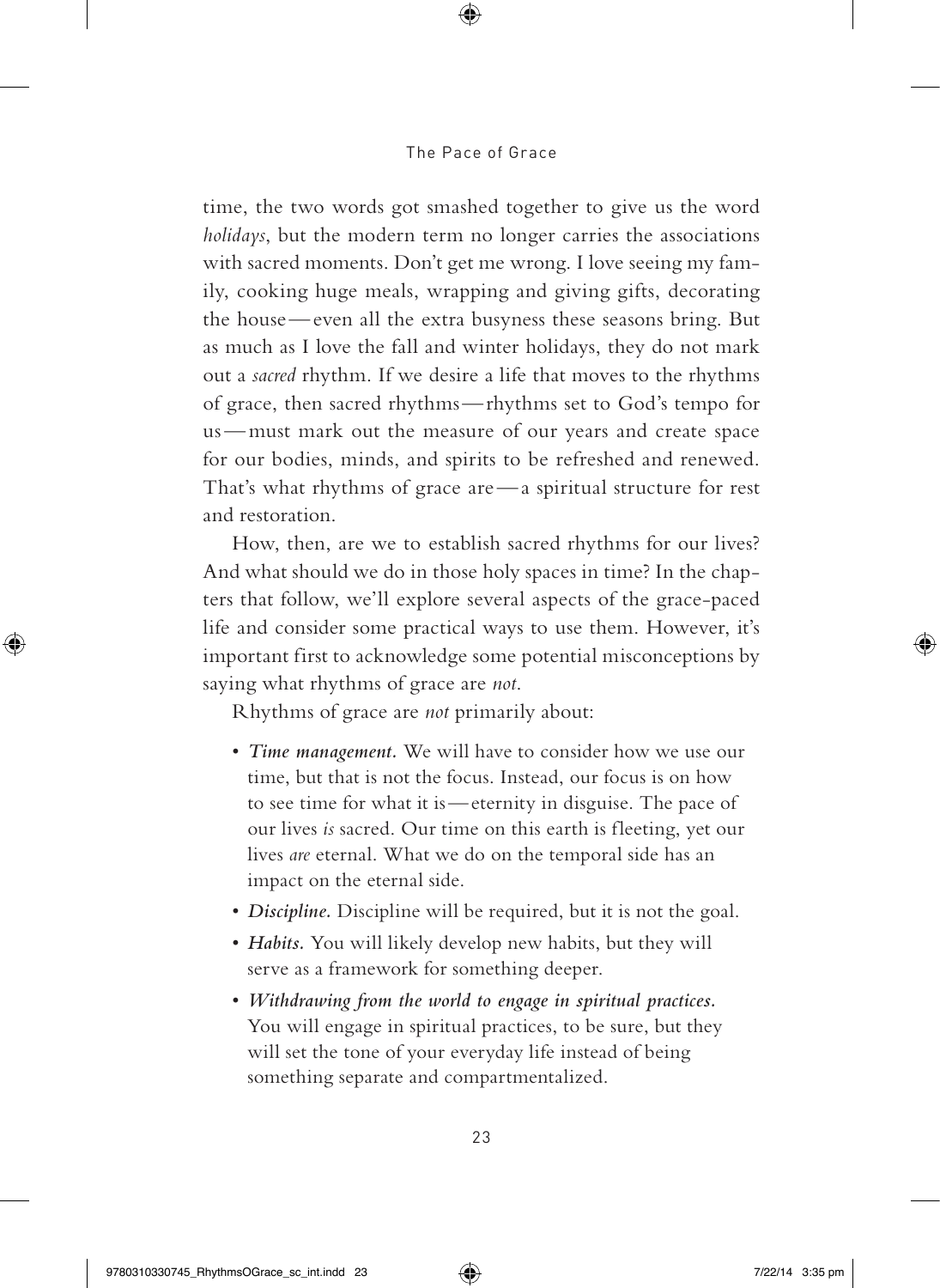• *Saying no and setting boundaries.* The discernment and strength you need in order to do these things will emerge from the rhythms of grace, but they are not the starting point.

To be clear, all of these things *are* part of a grace-paced life, but they are not the main idea. They are simply external structures that reflect the pace that God's grace has set for our lives — we must not mistake them for the goal. The way we approach these things will and should change in every season of life. Some habits change when we go from being in school to working. The way we manage our time might shift when we go from being single to being married. When we add children to the mix, we have to adjust the way we approach our spiritual disciplines if we are going to have any hope at all of having spiritual disciplines! However, no matter how the demands we face in each season of life change, our goal of staying in step with Christ remains the same.

God did not create one person exactly the same as another. He has a unique design, plan, and purpose for all of the billions of people living on earth. Different people can even sing the same song and it will sound slightly different. This is because each person interprets and expresses things in a one-of-a-kind way. Regardless of how different our life contexts may be, I believe we can all enter into rhythms of grace in a way that authentically reflects the way God created us to function in this season of our lives. It *is* possible.

### What's in Store

If you flip back and look at the contents page, you will see that this book is divided into three parts. In part 1, we explore the three foundational components for sacred rhythms — *Shalom*, Sabbath, and Grace.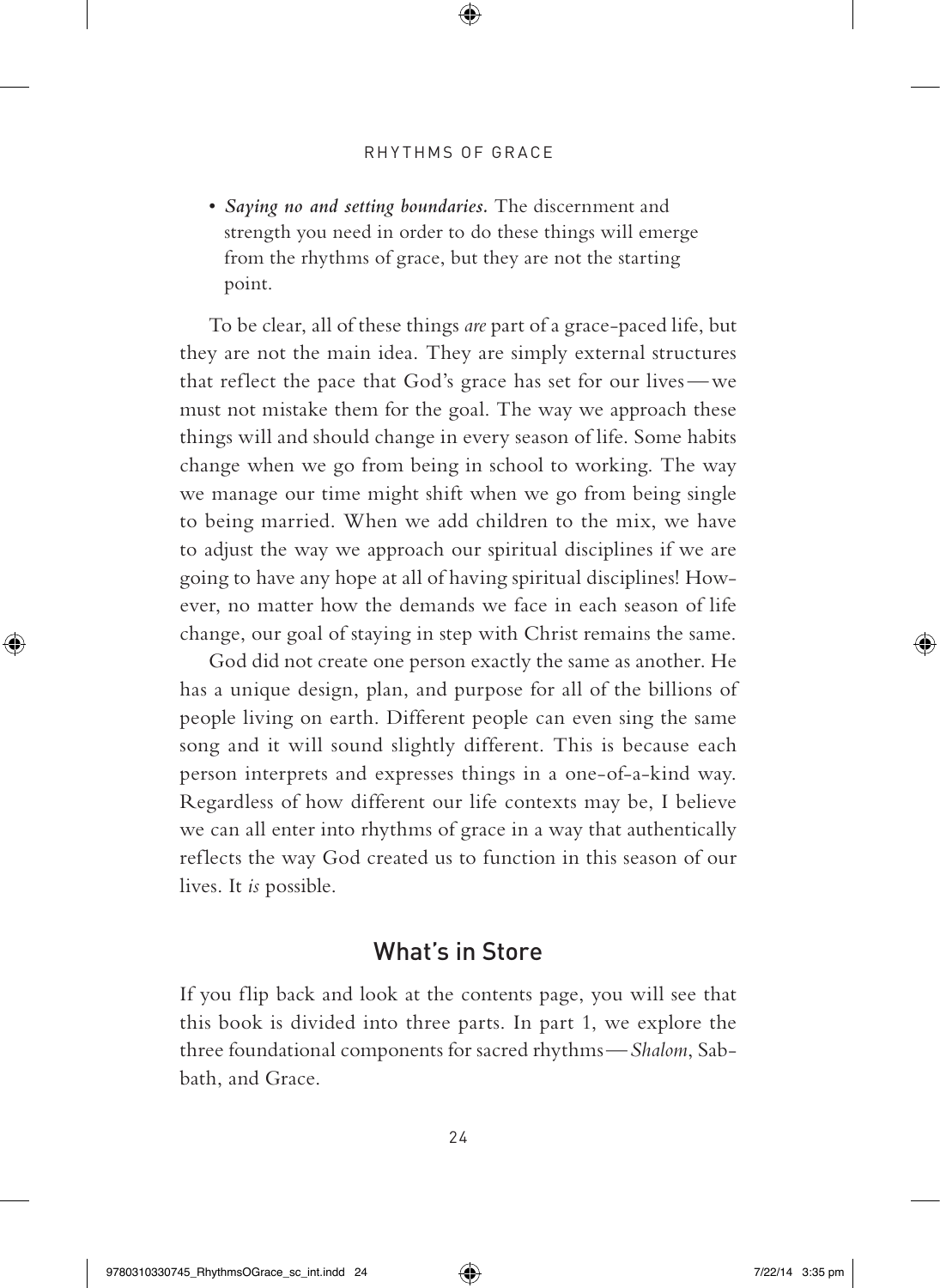In part 2, we explore pacesetters and peace stealers. We'll learn some empowering truths about new ways to live — ways that honor rest and make it the baseline beat that sets the rhythm of our lives in work, relationships, physical health, and spiritual vitality.

In part 3, we dive into practical strategies for managing time, relationships, and other significant factors that affect the pace of our lives. We will also consider how we can sustain these new, positive changes.

If you're like me, you might be tempted to jump straight to "fixing it," whatever "it" may be for you. But I encourage you not to skip over the first parts of this book in order to get to the "how-to" part. Instead, I invite you to look at this as a process to be engaged in rather than a project to be completed. If you are willing to value the process as much as the outcome, I believe you will achieve much greater clarity about the things that are weighing you down, and you will also find the freedom and confidence to let them go—for good.

Remember that this is not a performance grid to impose on your life. And even though I am sharing my journey with you, keep in mind that what I share is simply what works for me. Applying these principles will likely look different in your life than it does in mine, and that's fine. Part of the beauty of rhythms of grace is their adaptability. Take your time, absorb what you read, reread parts that stand out to you, and give yourself permission to establish your own rhythms of grace.

My hope is that the message in this book is one you will refer back to again and again as the seasons of your life change. I pray that as you begin to listen and respond to the Holy Spirit, you will discover God's divine tempo for your life. My heart's desire is that you will go the full distance of your race, and not just so you can crawl exhausted across the finish line. I want you to enjoy the race and come to the end with your head held high, a smile on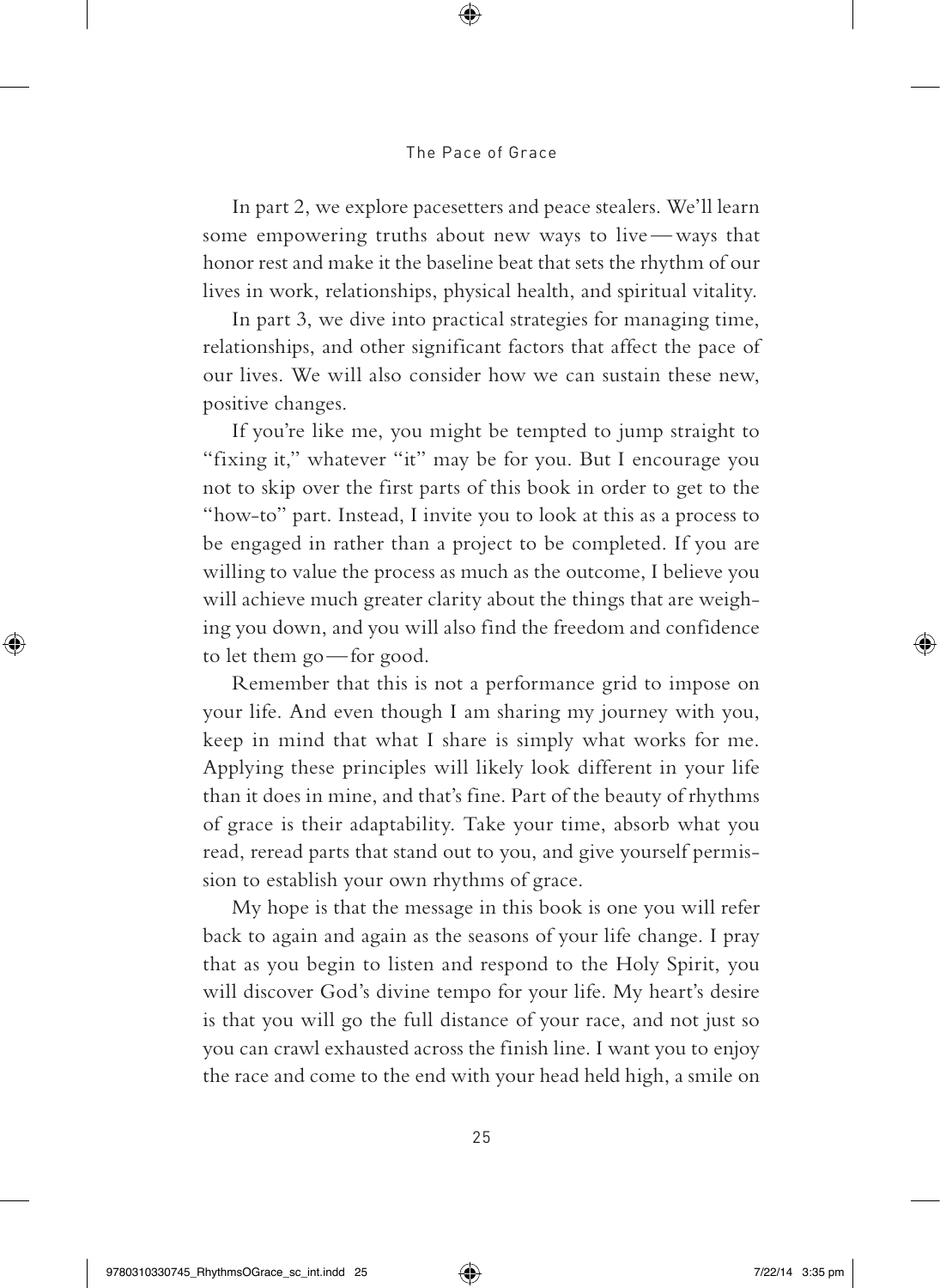your face, and your arms lifted in a double fist-punch! And, my friend, getting to that moment is all about pacing yourself now for the long run.

In the next chapter, we'll consider the core principle of the rhythms of grace lifestyle, which is wholeness. The word the Bible uses for this kind of wholeness is *shalom*, and it is the starting point for creating a sustainable pace. Before we can even begin to think about clearing out our schedules and making health and relationships a priority, we have to know what kind of people Jesus has called us to be and become attuned to the leading of the Holy Spirit as we build our daily lives — which eventually add up to our whole lives.

### *For Reflection*

*Rhythms of Grace* is designed to guide you through a process that will help you to identify and establish new rhythms for your life. As part of that process, each chapter includes questions to help you make connections between your life and the teaching in that chapter. You will notice that one particular question is repeated at the end of every chapter: "What do you sense the Holy Spirit might be saying to you?" The reason this question is repeated is because taking time to listen to the promptings of the Holy Spirit is how we get the right "music" in our ears — it's how we learn to move in response to His timing and His perfect pace. If we fail to listen for the sound of His voice and then to respond to the words He speaks, we cannot hope to move to the rhythms of grace. Taking time to briefly write down your responses to these questions will be a great help to you when we get to chapter 10, "Reboot Your Schedule." There, you'll have a chance to reflect back on what you wrote, which will help you begin to do the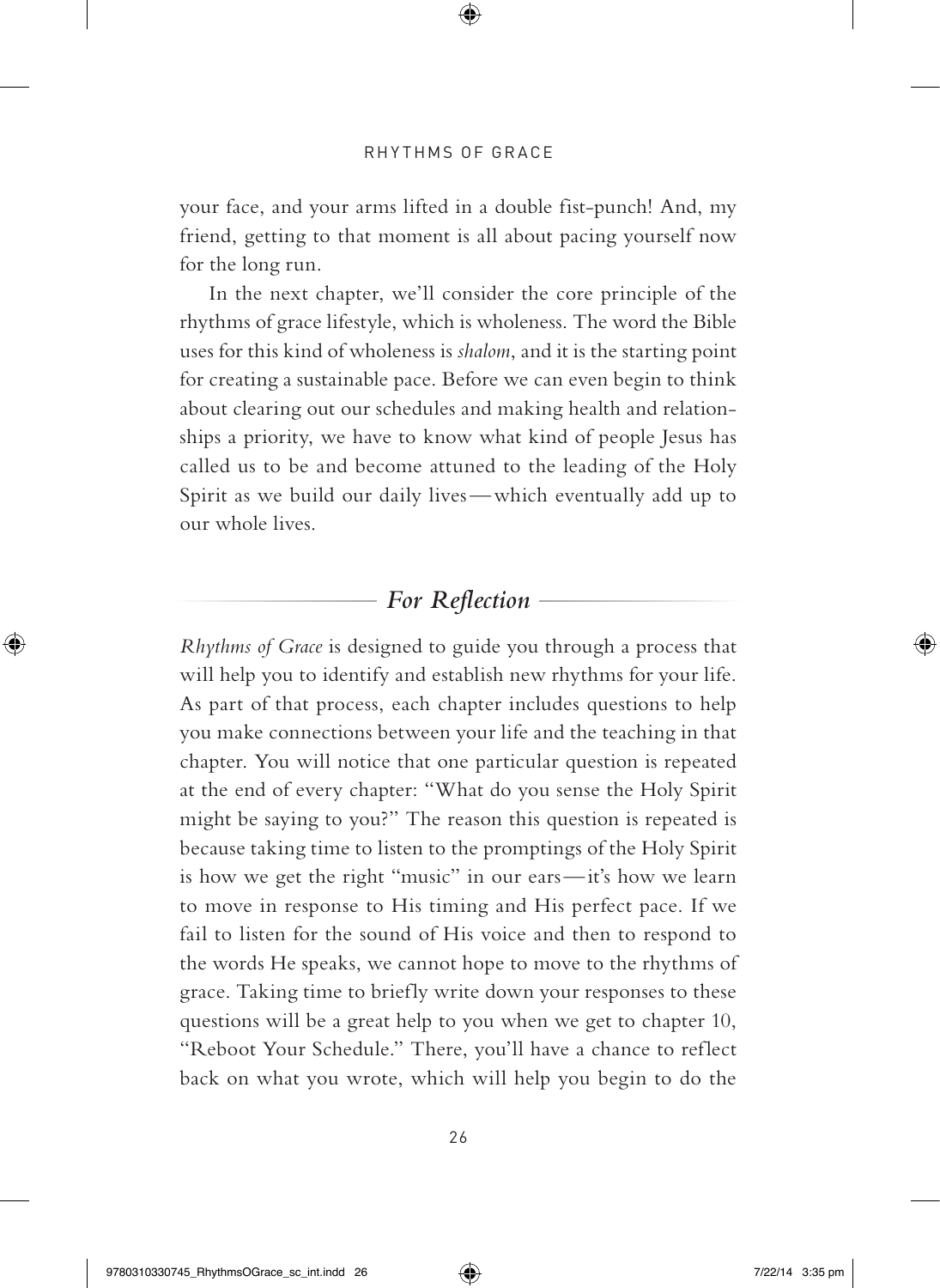practical work of constructing your annual, weekly, and daily rhythms.

Get ready to step into the rhythms of grace!

- 1. How do you feel after reading this chapter?
- 2. What parts of this chapter relate to your life?
- 3. What do you hope to take away from reading *Rhythms of Grace*?
- 4. What do you sense the Holy Spirit might be saying to you?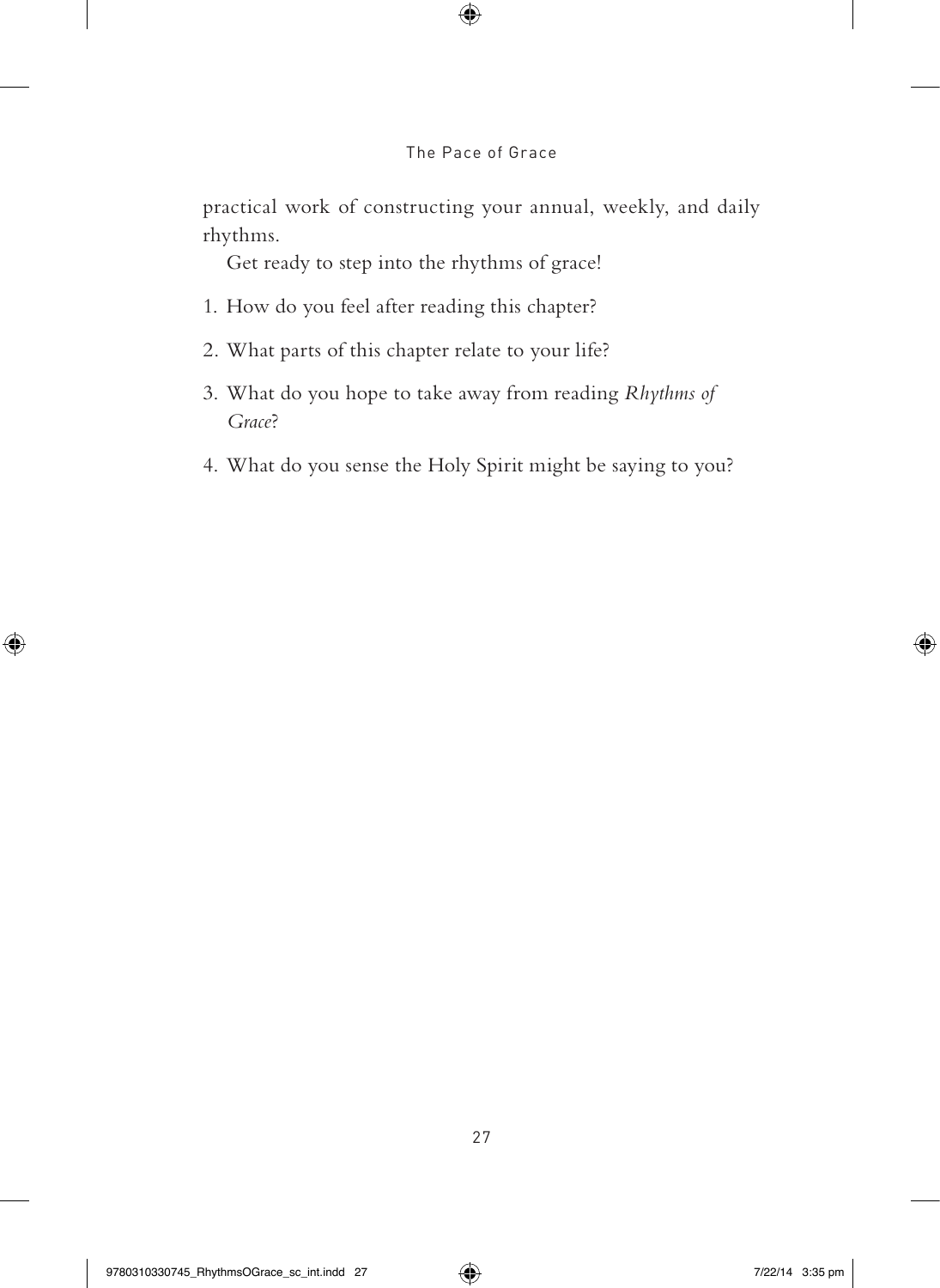Part 1

# THE FOUNDATIONS OF RHYTHM

IN ORDER TO BUILD A LIFE CHARACTERIZED BY SACRED RHYTHMS, we need to understand three foundational principles — *Shalom*, Sabbath, and Grace. *Shalom* is an inner experience of well-being that overflows into our outer world. When we are living in *shalom*, we worry less about managing time and setting boundaries and focus instead on living authentically from the inside out.

Sabbath is the baseline beat in God's rhythm of rest. There is a hidden message in the biblical command to observe the Sabbath that might surprise you and change the way you think about rest altogether. I know that was the case for me!

Grace, as we will explore it here, is the experience of being yoked to Christ. God calls each of us to a purpose that is expressed, in large part, by our daily work. Yet, isn't that same work usually the biggest contributor to the frantic and chaotic pace of our lives? The gift of grace is that when we are yoked to Christ and fall in step with His rhythm, our daily work is no longer at odds with wholeness and rest.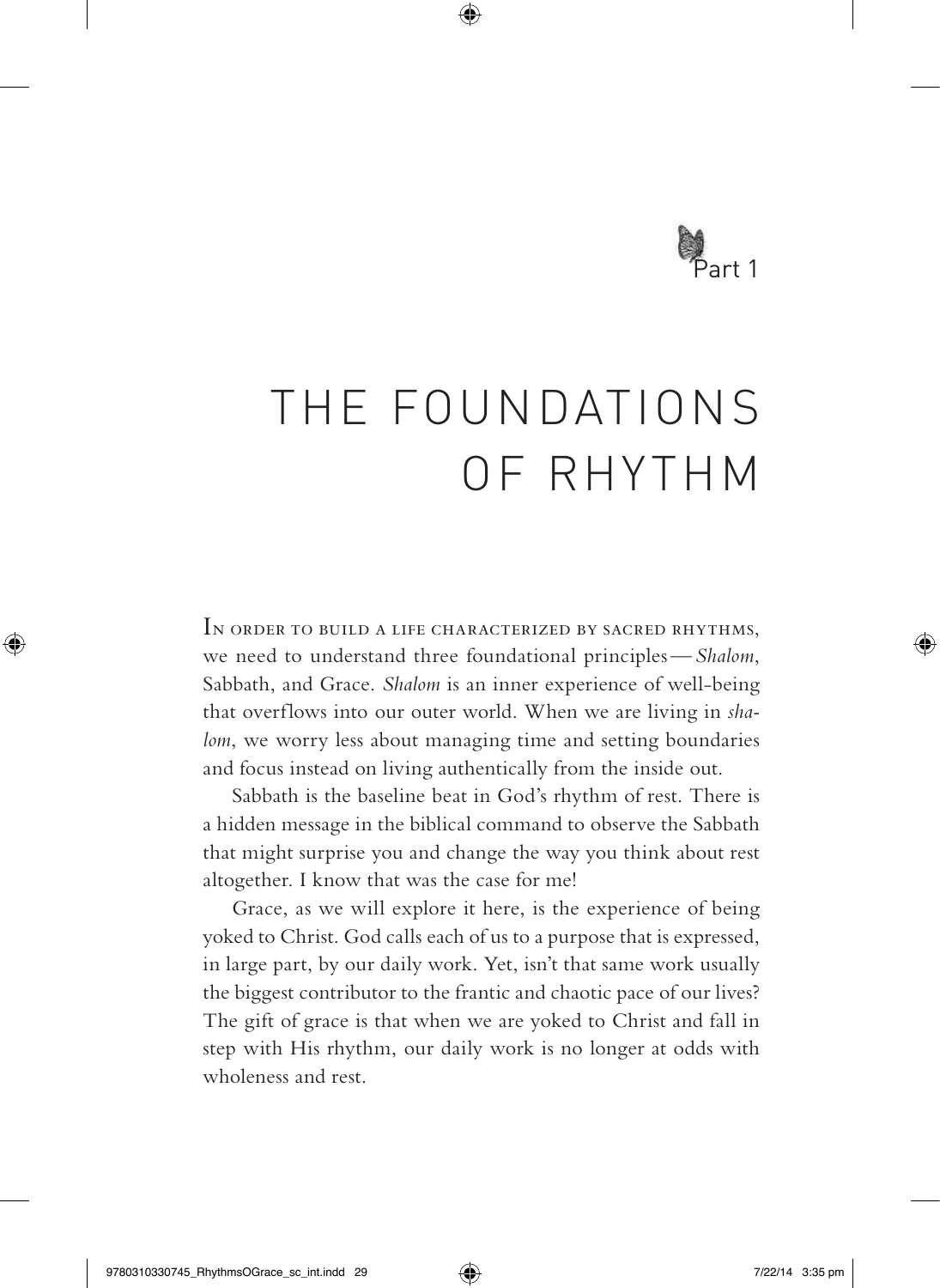Chapter 2

## *Shalom*: Everything As It Should Be

*I'm leaving you well and whole. That's my parting gift to you. Peace.* John 14:27 MSG

When I was a young girl, my grandmother went through various hobby phases. One time she got into CB radios. It must have been the influence of that old Burt Reynolds movie *Smokey and the Bandit*. She saw that movie one weekend, and a few nights later she had a huge CB radio sitting on the kitchen counter and had struck up random conversations with truckers all over the Southeast. She was never shy about trying new hobbies, and she usually managed to rope my grandfather into trying them too.

One of her more traditional hobbies was putting together jigsaw puzzles, and I don't mean the little two-hundred-piece kind. I'm talking about the kind of puzzles with a thousand or more pieces. One day I walked into her kitchen and the CB radio was gone. Instead, there were thousands of tiny puzzle pieces lying on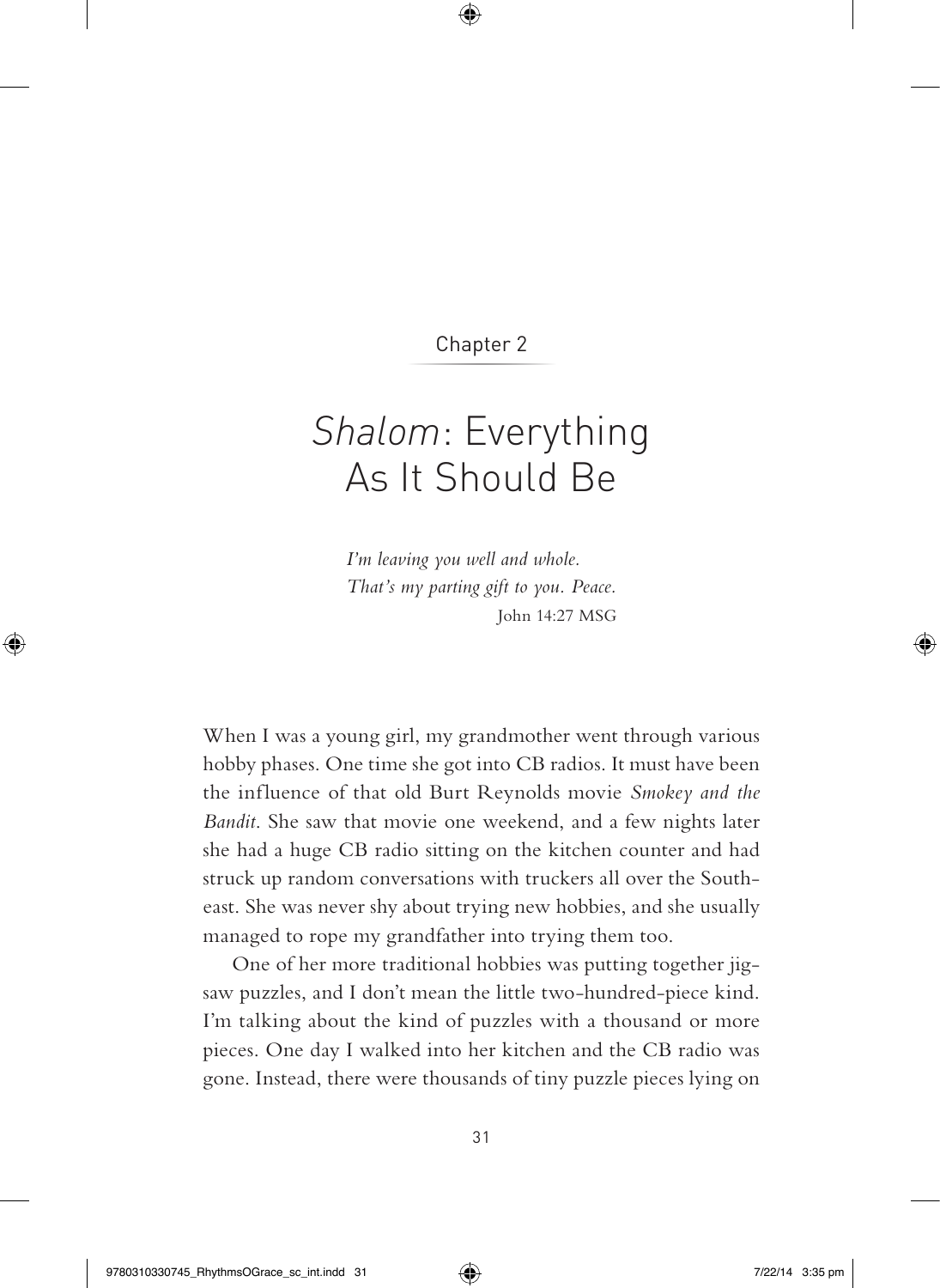top of the breakfast table. I had seen puzzles before, but never one with so many pieces. Each little fragment held a tiny brushstroke of color, and each one was cut in a unique shape. Not one piece could be fit together randomly or unintentionally. Just looking at all those little disorganized bits of puzzle board lying there in a pile of chaos made me start to stress out. (And I was only eleven!)

"Grandma, how in the world are you going to finish this puzzle?" I asked. "The pieces are so tiny, and there are so many of them."

From the corner behind the table she pulled out the box the puzzle came in and pointed to the top of it. "Well, Kerri, the picture on the top of this box is what I'm trying to make. I just keep fitting the pieces together until they match the picture," she said.

"But won't that take a long time?" I protested.

"Yes, it probably will," she said. "I guess I will just have to be patient with the process and learn as I go."

The picture on the top of the box helped her sort through the pieces of the puzzle by reminding her of what she was trying to create. It showed her the big picture — the end goal — so she could make sense of all the little pieces she was working with at any given moment. My grandma wasn't overwhelmed with the puzzle because, amid all of the little pieces scattered everywhere, she could see the big picture.

We all have multiple pieces that make up our lives, and at times those pieces seem like they just don't fit together. How do our jobs or daily tasks connect to our family relationships? How do our family relationships fit together with our church commitments? What about the marriage piece — where does that go? And the finance piece? And the friendship piece? Where do all of these different pieces of life fit, and what's the big picture we're supposed to be looking at while piecing them together?

Wouldn't it be nice if we had something like a puzzle box top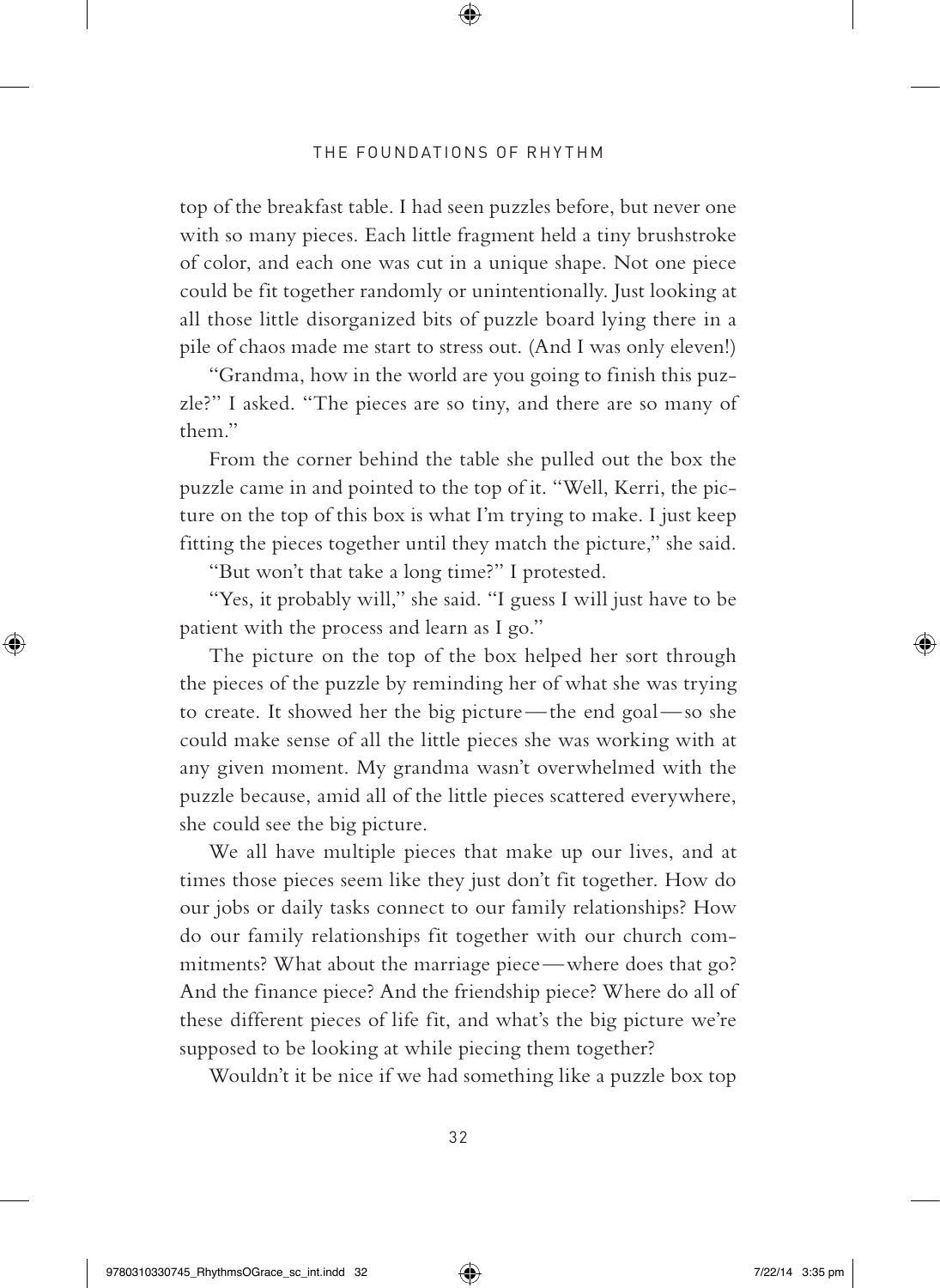with a picture of the "good life" on it — a life of meaning, purpose, peace, and fulfillment — that we could look to as a guide as we assemble the various pieces of our lives? Wouldn't it be reassuring to know that the picture we are assembling day by day, year by year, is going to add up to something beautiful when it is all said and done?

The good news is that we *do* have something like this to guide us. The even better news is that the image on the box top is the masterpiece of God's original intent for us, which is *shalom*. *Shalom* is the big picture we must look to if we want to put the pieces of our lives together with meaning and order. It's the first thing we need to explore when we consider moving into a grace-paced life.

### Meaning and Order

What word comes to mind when you hear the phrase *rhythms of grace*? For some, it might be the word *peace*. This is especially true for those of us who are feeling overwhelmed and unfocused. In those moments, all I want is a little peace!

But what is peace really, and what does it look like? Does it mean that I have no conflict in my life? I would have to move out into the mountains and live like a hermit away from the rest of the world for that to happen. Just the fact that I am married and have three kids (and a dog!) makes this impossible.

Peace is much more than the absence of trouble. It's even more than experiencing a feeling of surpassing calm during times of stress and trial. Peace, the way it is described in the Bible, is one aspect of a much bigger and more complete picture of wholeness.

*Shalom* is the Hebrew word for "peace." Most of us have heard the word *shalom* and understand its general meaning. What used to come to my mind was simply the absence of conflict, hardship, or stress — a perfect state of calm and serenity. When I read the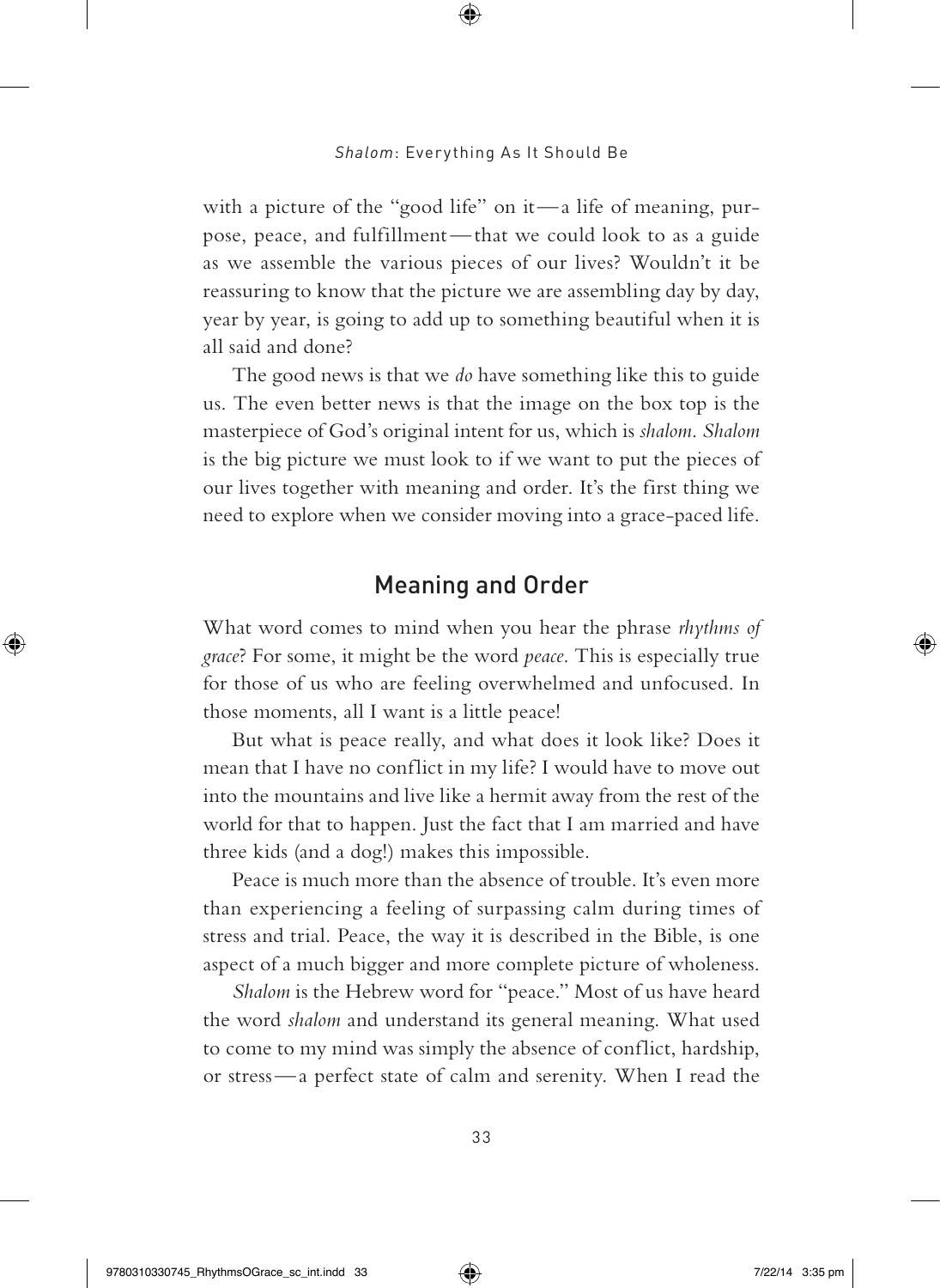Scriptures or heard sermons about Jesus being the Prince of Peace, I translated that to mean that as long as I was obedient to Him, my life would have minimal levels of stress and conflict. Conversely, I interpreted feeling stressed or experiencing conflict as a lack of peace. What's interesting about this notion of peace is how unbiblical it is. Think about it. Jesus' life was not at all free from hardship, stress, or conflict. Based on my misguided definition, even Christ did not walk in perfect peace! So what is the meaning of the *shalom* kind of peace found all throughout the Scriptures? The answer starts in Genesis.

The well-known words "in the beginning" open Act 1 of the Bible with the most sweeping, epic drama ever played out — the saga of God and humankind. Before one star lit the sky, before one blade of grass sprung up from the new earth, the Bible tells us that the earth was "formless and empty." The Hebrew word for "formless" is *tohu*. The short definition? Waste. There was no order, no life, no night or day. Just the chaotic wasteland of "the deep" and the Spirit of God hovering over it (Genesis 1:2). How long the earth was in this suspended state is anyone's guess, but what changed it all was a sound — the sound of God's own voice penetrating the void.

When God spoke into the formless chaos, something amazing happened. Meaning and order began to emerge in the midst of the void. Like the maestro calling the orchestra to attention, God commands, "Let there be light!" Then He begins to conduct a symphony so grand, complex, and intricate that it echoes throughout all the ages of humankind on the earth. In the opening passages of the Bible, you can almost feel the emerging rhythm of creation. Each day begins with a new creation (land, sea, plants, animals), which is then crowned with approval ("God saw that it was good"), and is followed by night and rest. And so the pattern continues until the sixth day.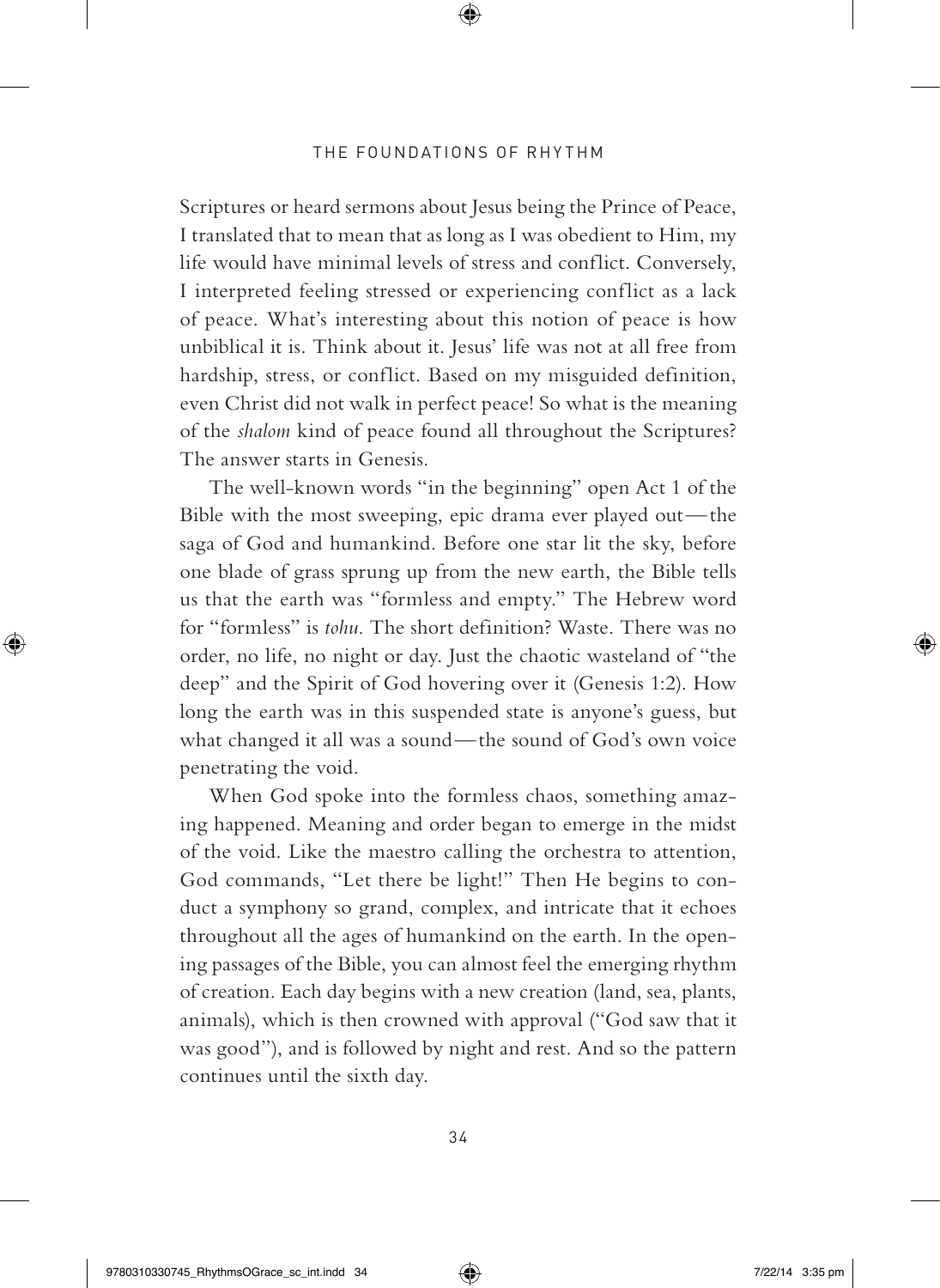The symphony of heaven culminates in the pinnacle of creation: human beings. Adam and Eve are placed in the middle of the garden of Eden with order and beauty all around. They receive authority to act as God's regents, His royally appointed stewards, over everything. Fruitfulness and increase are the rule. There is no death, only life. No disease, only health. No family drama, no power struggles, no abuse. Prosperity and justice are not at odds with each other. Such an idea was inconceivable because, in God's world, prosperity and justice are one and the same.

The world we see in Eden is a world characterized by *shalom*. *Shalom* is Eden's "normal," its fabric, and its outcome. *Shalom* is God's box-top picture of the good life. It is a state of abundant well-being and complete wholeness from top to bottom nothing missing, nothing lost. *Shalom*, in other words, is the way things are supposed to be.<sup>1</sup>

When it comes to ordering our own lives, *shalom* is the picture we are looking at and aiming for, but it's nowhere remotely close to the world we live in. With the fall of Adam and Eve, the image of God in human beings was shattered into a billion pieces, each fragment containing a tiny bit of the original masterpiece. We have the pieces, but not the box top — it was lost when the image was shattered. So how can the pieces be put back together?

The good news is that through His death and resurrection, Jesus gave us the hope and authority to reclaim a state of wholeness and fullness for our lives, a state of *shalom*. Just as my grandma looked to the top of the box as a model for reconstructing the image on her puzzle, we can look to the model of Jesus to put the pieces of our lives together. He is our box-top big picture — the perfect image of the life God intended for us from the beginning — thanks to Jesus, we can still have that life in great measure.

When God wanted to bring order out of chaos and create the universe, He spoke, "Let there be light!" When He wanted to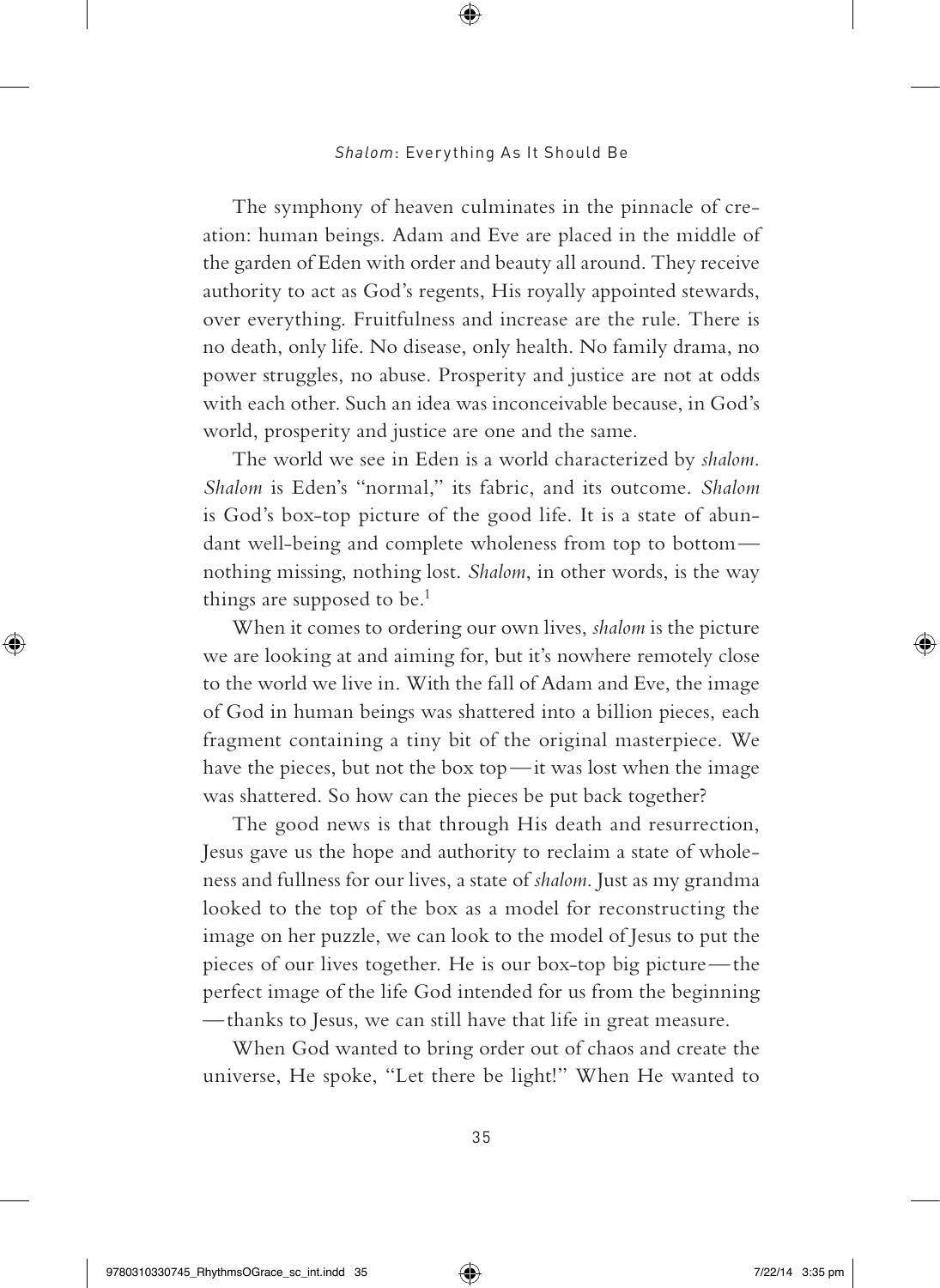bring a once-and-for-all solution to the problem of fallen humanity, He spoke grace and truth in Jesus Christ. The prophet Isaiah said of Christ, "But He was wounded for our transgressions, He was bruised for our iniquities; the chastisement for our peace [*shalom*] was upon Him, and by His stripes we are healed" (Isaiah 53:5 NKJV). If God had stopped at redeeming us, if He had only covered our sin and opened the door of heaven just wide enough for us to squeeze in by the skin of our teeth, it would have been enough. But God is so gracious that He went way beyond the bare minimum. He wants us to be agents of His message on this earth, not only through the words we speak, but also through the lives we live. So in addition to His marvelous redemption, He returned to us what was lost in Eden — the gift of *shalom*.

But life doesn't feel like that often, does it?

When life feels chaotic, our attempts to reclaim order and wholeness usually start with something external. I used to have a little ritual I turned to when my world felt like it was spinning out of control. I packed my laptop into the car and drove to Office Max, where I bought a brand new, undefiled calendar. Then I drove to the nearest Starbucks and drank my body weight in caffeine while I made lists of every single thing in my life — every project, every deadline, every relationship, important dates, upcoming projects, possible projects, my exercise plan, my diet plan. I turned my whole life into lists and plotted it onto an organizational grid.

For a few weeks, my little life grid made me feel better. It was nice to see all the puzzle pieces neatly arranged into categories. It looked beautiful on paper. Simple. Elegant. Clean. Like living in some kind of Apple® Store universe. But real life is nothing like that, and *real life* is where I *really live*. It's anything but simple, elegant, and clean, and nothing like an Apple Store. It's usually more like Wal-Mart — complicated, awkward, and messy. (No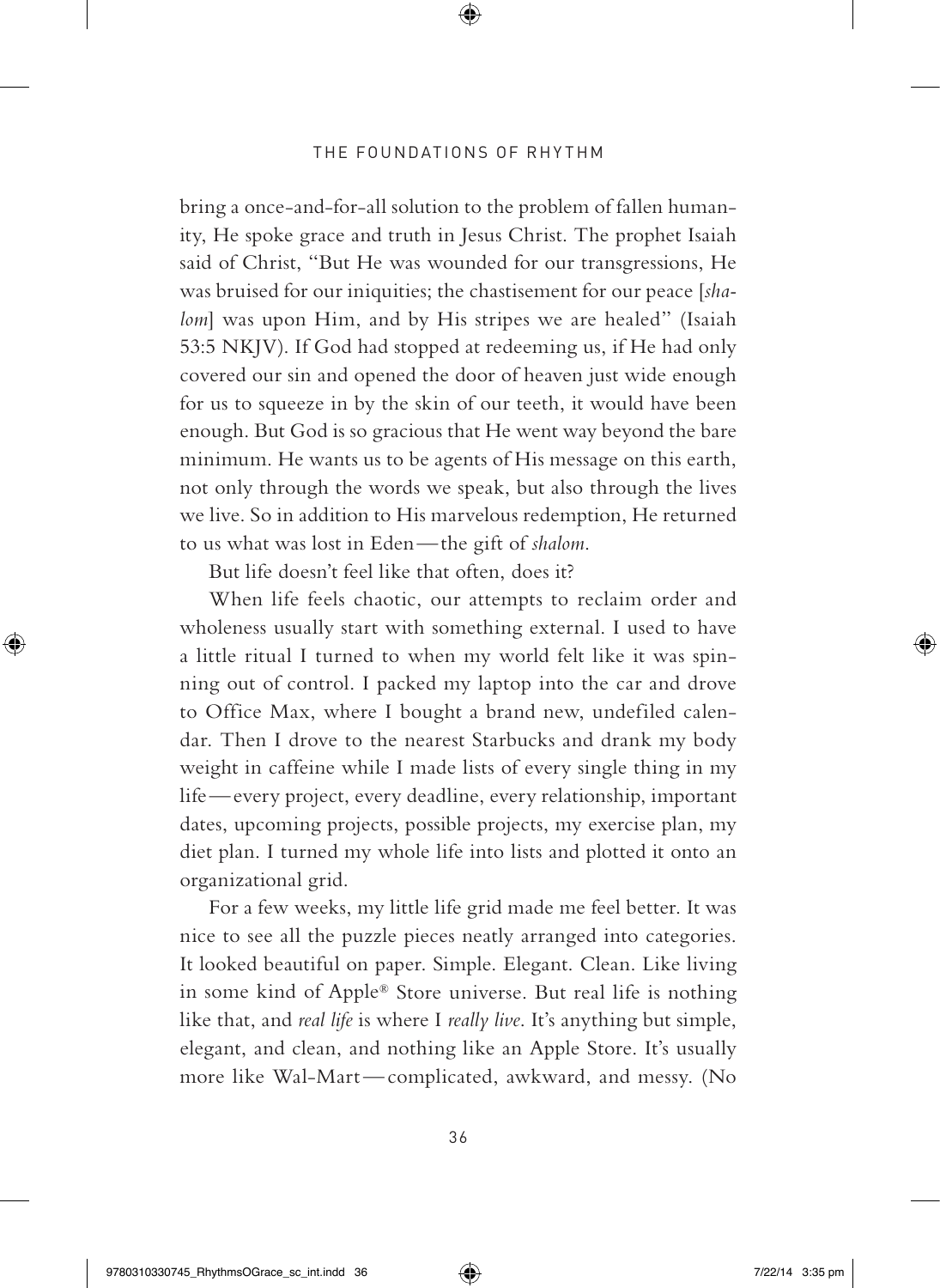disrespect, Wal-Mart. I love your butter rotisserie chicken. It has saved family dinner on many a night.) Real life is oblivious to my master plan and project timelines.

My kids, for example, actually have the nerve to get sick on the very day I have a curriculum deadline. *Kids, really? You couldn't wait one more day to get a cold? Tomorrow would have been a perfect day to stay home!*

My friends' babies have the audacity to be born days before their due dates. *Hello, little baby. Don't you realize I have you penciled in for Thursday? This is most inconvenient.*

My husband has the gall to disrupt my schedule by whisking me away on a surprise overnighter to the beach. *Hon, date night is not until Friday. Didn't you look at the master calendar? So inconsiderate.*

My life plan was getting in the way of actually *living my life*.

If you are cringing a little bit on the inside about how dysfunctional all this sounds, it's okay. It *is* dysfunctional. Most people see being organized as a strength — and it is — but any overused strength turns into a weakness. I was using my organizational gifts to put my outer world in order when the real problem was with my inner world. You see, disorder on the outside is almost always a reflection of disorder on the inside. My outer world kept getting out of control because my inner world was out of order.

Jesus wasn't just blowing off steam when He told the Pharisees, "First clean the inside of the cup and dish, and then the outside also will be clean" (Matthew 23:26). Like me, the Pharisees were trying to fix an inner problem with outward performance. They were trying to make up for the brokenness and dysfunction in their hearts by overperforming acts of religious piety. I was trying to make up for my self-doubt and fear of failure by overperforming ... everything. I finally learned that I couldn't fix what's wrong on the inside by addressing only what was wrong on the outside. That's why time management systems, spiritual disciplines, and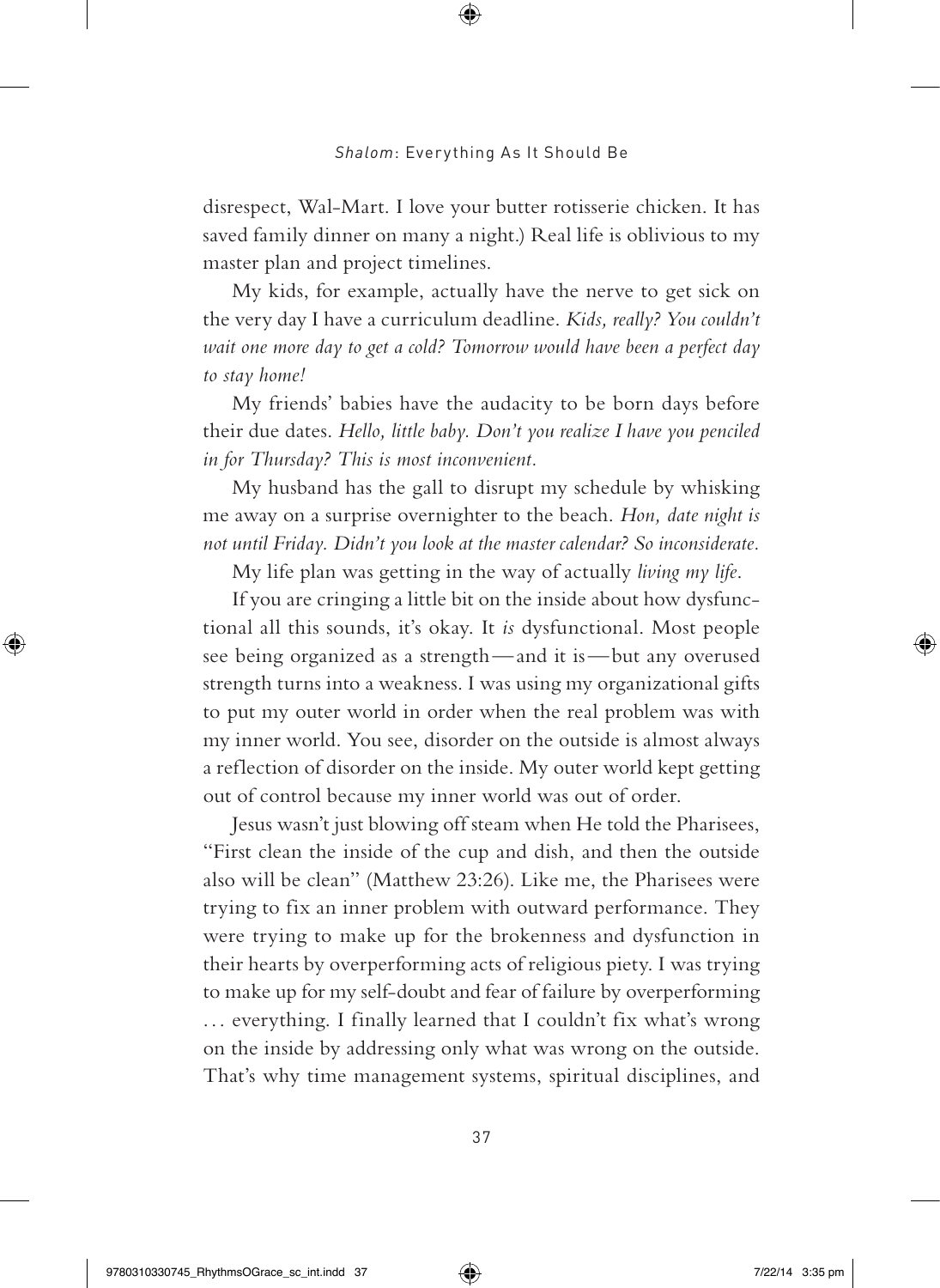health plans aren't enough — you won't bring long-term order to your outer world until there is order in your inner world.

### Three Characteristics of *Shalom*

In his book *The Seven Habits of Highly Effective People*, author Stephen Covey defines habit number 2 in this way: "Begin with the end in mind." As we take steps to connect the pieces of our lives, we begin with the end in mind by keeping our focus on the box top of *shalom*. But having an image or idea about something and realizing it are two different things. So if Jesus invites us to live in *shalom*, how do we accept the invitation? In other words, how will we know when we've found it? How can we tell when we are experiencing it? Although *shalom* might take several different forms, I want to share three characteristics that describe how I have come to recognize and experience *shalom* in the context of my everyday life. Perhaps these characteristics can be a starting point to help you begin to recognize *shalom* in your life.

**1.** *I experience shalom when I am fully present and fully aware in the moment.* How many people or things get your undivided — whole — attention? If you think about it, it's likely a rare occurrence that you are ever fully focused on just one thing. "Multitasking" is a performance buzzword, and I used to wear my multitasking badge as proof of how efficient and productive I could be. However, recent studies show that multitasking is not really beneficial. Splitting your attention between several activities at once causes the quality of your work to suffer. I would also add that it causes the quality of your life to suffer.

I had so conditioned myself to divide my attention between multiple things that I actually felt bored focusing on just one thing. No matter what I was doing with my body, my mind was always otherwise occupied. In church, I would start off taking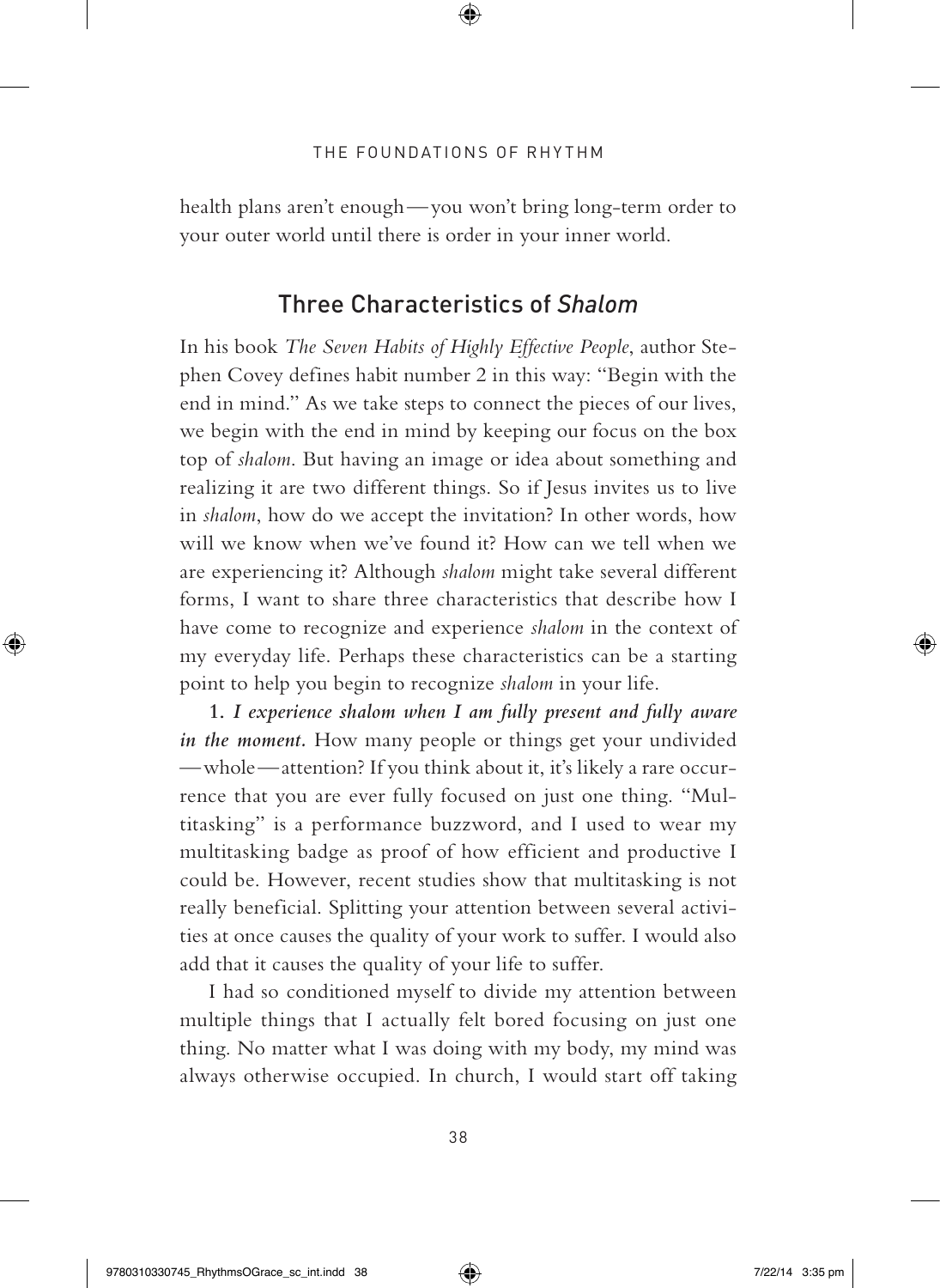sermon notes, but within a couple of minutes the margins of my note paper gave birth to shopping lists, project timelines, reminders of people to talk to after the service, notes about things that could be improved for the next service ... you name it. I still wrote down all the points and Scriptures, but I didn't relax into the moment and really take it in. My body was in the sanctuary, but I was far from being fully present and fully aware of what was happening there.

I was always thinking about the next thing to be done or the one thing that wasn't done. I tried to listen to my kids' accounts of their days at school, but I was too often distracted by thoughts of things like getting dinner started, which left me in a hazy state because I was never fully invested anywhere. My diluted attention in the moment also left me with diluted memories. Even though I know there is no condemnation in Christ and I don't beat myself up about this, I do have regrets. And I'm so glad I have learned to understand the value of undivided attention.

I know now that I am experiencing *shalom* when what is happening with the people in front of me at any given moment is the focus of my thoughts, my emotions, and my energy. I am relaxed, making eye contact, curious about what they are saying (and not just mentally formulating my own response). I ask questions when I don't understand instead of hastily drawing conclusions. And you know what I have come to realize? Ten minutes of focusing in the moment leaves me feeling emotionally, spiritually, and mentally richer and fuller than ten hours of multitasking and splitting my attention between a thousand different things.

If you have been juggling too much for too long, the practice of being fully invested in the moment might feel strange at first. It still doesn't always come naturally to me. I have to remind myself to stop trying to hurry the conversation along. Sometimes I have to stop my hands physically from absentmindedly scrolling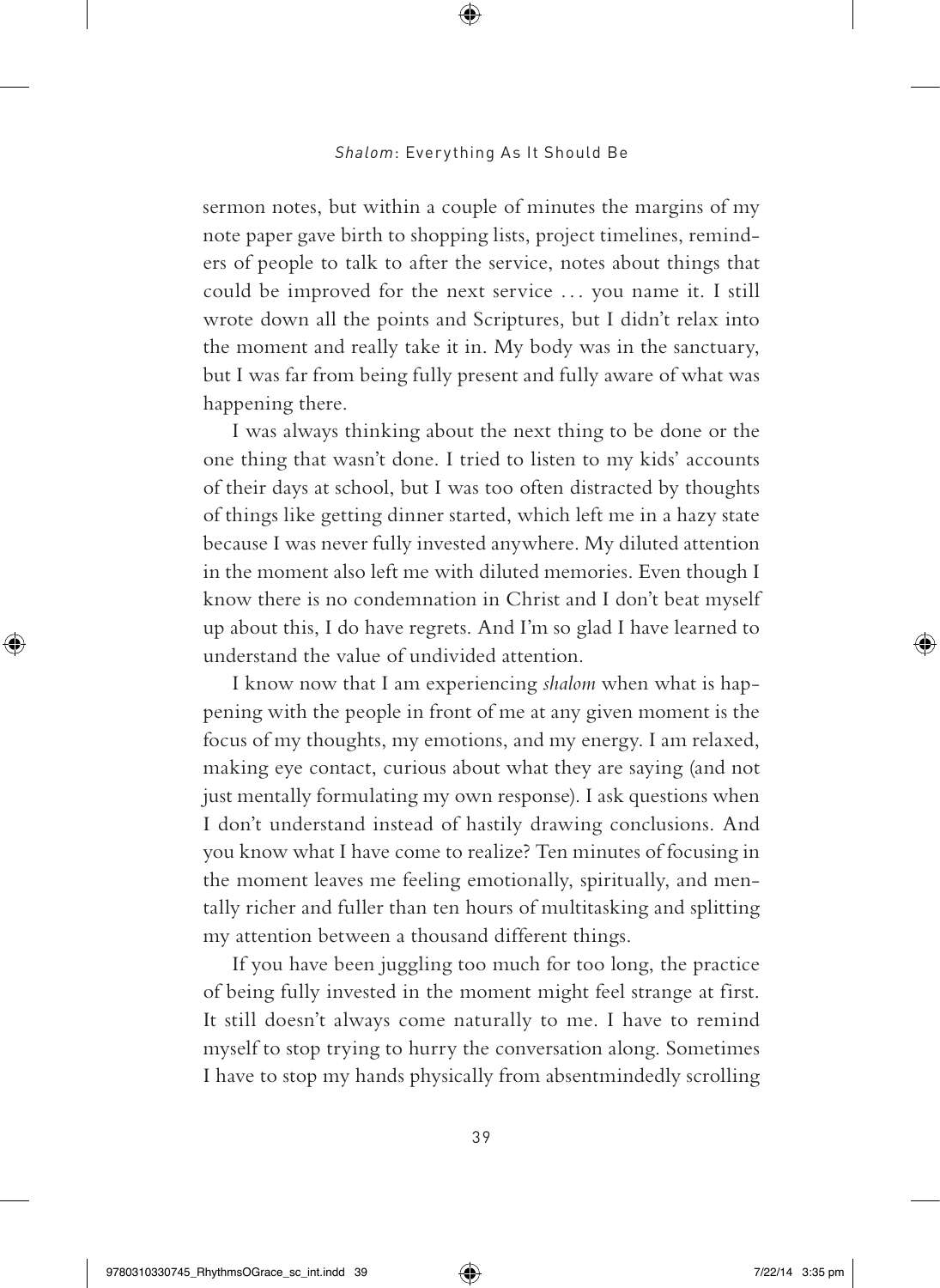through Instagram when I have a free moment. But the more I practice, the easier and more natural it feels for me. And it will come to feel the same way for you. As I continue to reclaim *shalom* wholeness in my life, I am getting better and better at giving this gift to others.

**2.** *I experience shalom when there is alignment between my outer world and my inner world.* How many times have you said yes to something and instantly regretted it? How many times have you found yourself looking forward to a relaxing weekend only to remember—with a sense of dread rather than excitement—that you committed to multiple engagements? Or maybe your boss asked you to do a project outside of your regular work schedule, and you said yes but you would rather be at home with your family. Maybe you signed up your kids for four or five different after-school activities when you knew that even one or two would push the limits of your schedule. *How did I end up here again?* you think. *Burned out. Exhausted. Grouchy.*

When our inner and outer worlds are out of alignment, we experience dissonance. Choices that clash with our beliefs or values create tension in our lives. In my case, the tension has often been between my public life and my private life. The private me, my core personality, is an introverted intellectual. And not just a little bit introverted; I'm ridiculously introverted! Like an absentminded professor, I'm constantly lost in my thoughts — and I like it there! But the public me is a partner in a major ministry  $-a$ ministry that requires significant and routine interaction with people. See any problems there? Like many women, I sometimes feel like what I do does not necessarily bring out the best of who I am.

To find *shalom* I have to be intentional about finding ways and places to bring harmony to these two aspects of the life God has called me to. I had to accept who God created me to be — flaws,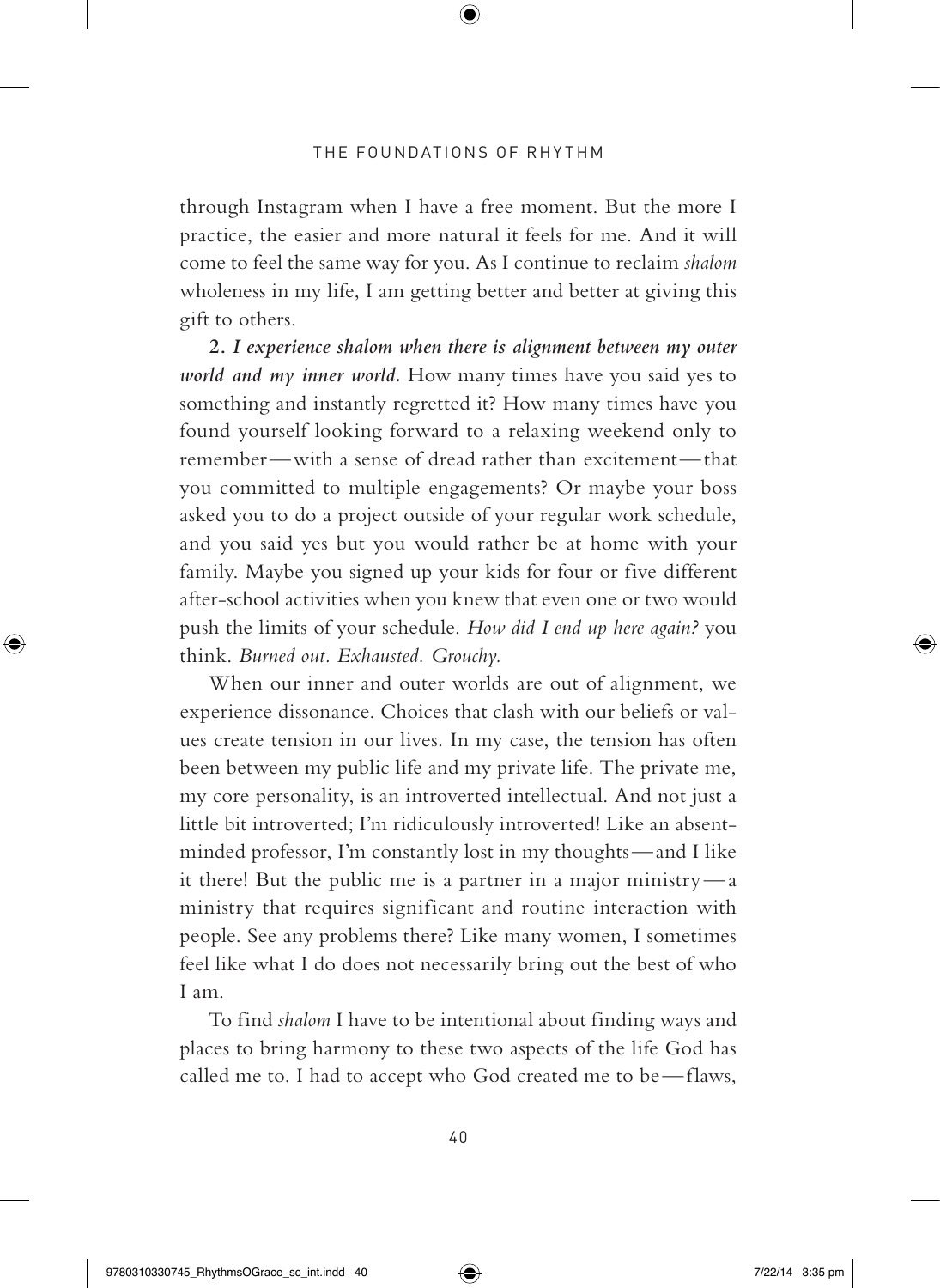weaknesses, shortcomings, and all. I had to learn to rest in God's grace and stop measuring my value as a person by how I performed. I also had to respect my need for solitude and reflection and schedule them into my life. By giving myself permission to honor those needs as part of who I am, I experience *shalom*alignment between my inner and outer worlds.

*Shalom* doesn't require perfection, but when we are moving in the direction of *shalom,* we make decisions that close rather than widen the gap between who we are, what we believe and value, and what we actually do.

**3.** *I experience shalom when I focus on wholeness, not productivity.* On one of those occasions when I was sitting in Starbucks rearranging the pieces of my life into a grid, I was trying to create peace by imposing order and structure on my life. What are structures, really? They have a vital function — as vessels designed to hold something else—but they are not what's most important. For example, scaffolding is a structure designed to support a building while it is in the process of being built. Once the building is completed, no one wants to see the scaffolding—they want to see the building! To take it a step further, even the building is a structure designed to hold something else. No matter however lovely the architecture might be on the outside, the reason for the building's existence is whatever is going on inside it. If it's an office building, then the work inside, not the building, is what is of true value. If it's a home, then the life inside it, not the brick and mortar, is what matters most.

My problem was that the structure and order I was trying to impose on my life was designed to contain things like productivity, efficiency, and achievement, but not peace. I stuffed as much productivity into my structures as they could contain, and then expanded them as much as I could to contain more. The better my life management systems were, the more productive I could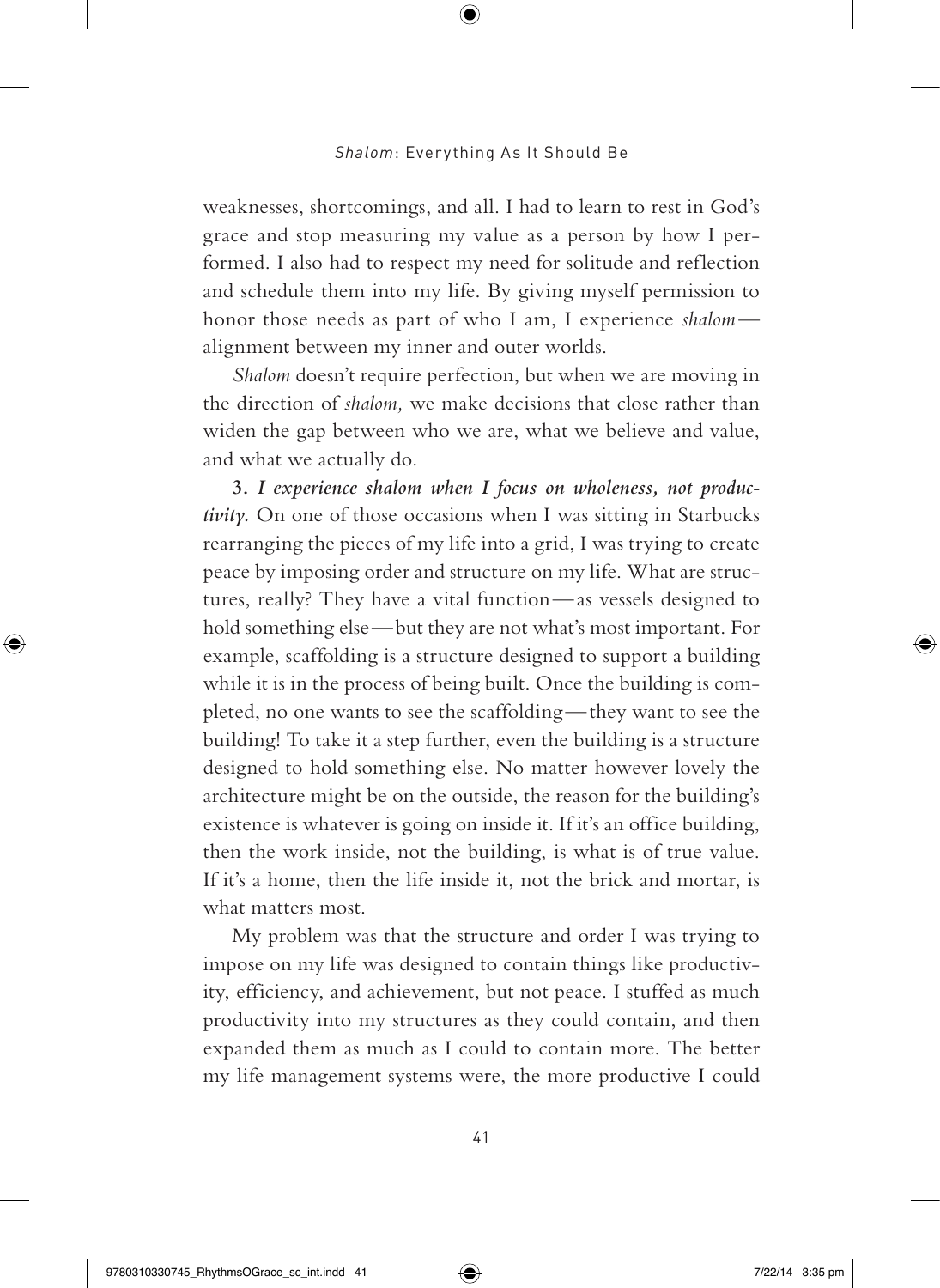be. But I was using the wrong box top as my guide — my tactics would never lead to the peace and wholeness I was looking for. Is it any wonder that, for all of my organizing and systematizing, my world still felt chaotic?

Depending on who you are, increased productivity might be easy or it might be hard. Either way, it misses the point. *Shalom* isn't about doing more. It's about experiencing more of God's peace in the midst of all the things we have to do.

### Pursuing Peace

The goal of establishing and maintaining rhythms of grace is to become whole persons — not perfect persons, but whole persons. It's a process of making intentional decisions that enable us, over time, to reclaim *shalom*, which is a state of abundant well-being and wholeness. Maybe *shalom* wholeness seems so far removed from where you are right now that you can't even imagine what it would be like to feel whole. Maybe your life is fractured into a billion pieces at the moment. If so, I need you to hold on to hope and to trust that the God who brought order and meaning to the universe in creation is the same God who can bring order and meaning to the wastelands of your life.

 Jesus is *sar shalom*, the Prince of Peace (Isaiah 9:6). Peace is His domain, and it is His to bestow. God *wants* us to live in *shalom* — wholeness — and He made provision for it in Christ. The depth and breadth of God's provision show us that salvation is not only for heaven, but also for the here and now. His kingdom is here, *now*. *Shalom* is for today. We don't have to go away on a retreat to experience it or shut ourselves off from humanity while we get ourselves together. The apostle John wrote, "The Word [ Jesus] became flesh and blood and moved into the neighborhood" (John 1:14 MSG). I love that! The beauty of God's grace, given to us in